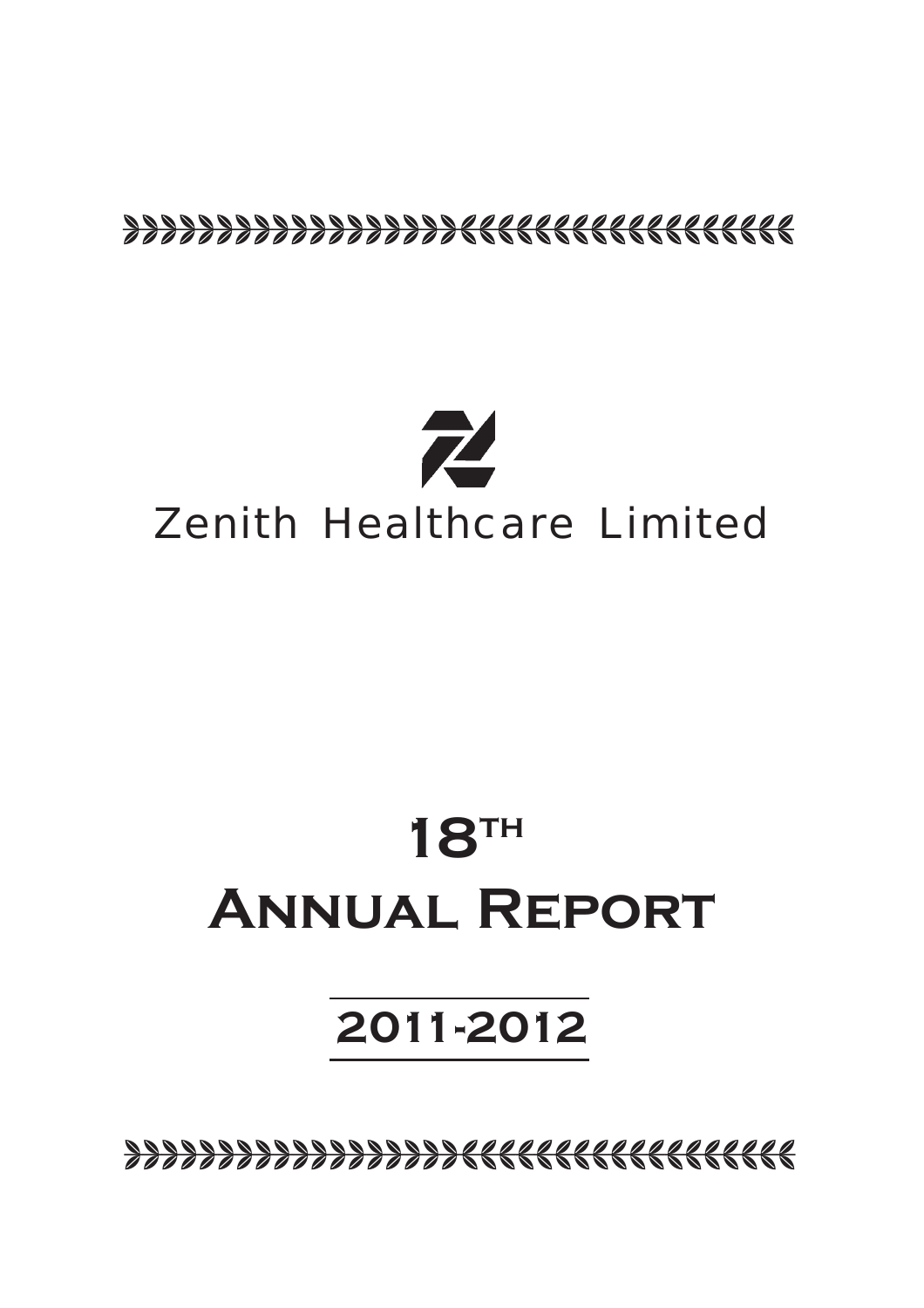# Zenith Healthcare Limited

# **EIGHTEENTH ANNUAL GENERAL MEETING PROGRAMME**

- DATE : 25th SEPTEMBER, 2012
- DAY : Tuesday
- TIME : 10.00 AM
- VENUE : ATMA Conference Hall, Ahmedabad Textile Mills' Association, Ashram Road, Navrangpura, Ahmedabad - 380 009

# **NOTE TO SHAREHOLDERS:**

As a measure of economy, copies of the Annual Report will not be distributed at the Annual General Meeting Shareholders are requested to kindly bring their copy at the meetings.

# **C O N T E N T S:**

- (1) Board of Directors and Other Information
- (2) Notice
- (3) Directors' Report
- (4) Management Discussion & Analysis
- (5) Report on Corporate Governance
- (6) Auditors' Report
- (7) Balance Sheet
- (8) Profit & Loss Account
- (9) Cash Flow Statement pursuant to Clause 32 of the Listing Agreement
- (10) Schedules to the Balance Sheet & Profit and Loss Account
- (11) Accounting Policies & Notes on Accounts
- (12) Attendance Slip & Proxy Form

**BOARD OF DIRECTORS**

Shri Mahendra C. Raycha Chairman & Managing Director Shri Akshit Raycha Joint Managing Director Smt. Neela Raycha Director Shri Atul Thakker Director Shri Gaurang Vora Director Shri Tejas Thakker Director Shri Ashwin Thakker Director Shri Rajesh Thakker Director

# **COMPANY SECRETARY COMPANY LAW CONSULTANT**

Ahmedabad- 382 425 Ahmedabad- 380 001

**Shri Piyush Patel M/s. Kamlesh M.Shah & Co.,** D-344,Krishnanagar, Practicing Company, Secretaries, Opp.Dipali Nagar, Odhav, 6, Avanika Park, Khanpur,

# **BANKERS OF THE COMPANY**

Punjab National Bank State Bank of India Union Bank of India

# **STATUTORY AUDITORS**

M/s. Jayesh R. Mor & Co. Chartered Accountants Ahmedabad

# **INTERNAL AUDITORS**

M/s.Nimesh M. Shah & Co. Chartered Accountants Ahmedabad

#### **REGISTERED AND CORPORATE OFFICE**

201 & 205 Labh Complex, 12-B, Sattar Taluka Society, P.O. Navjivan, Ahmedabad - 380 014.

# **REGISTRAR & SHARE TRANSFER AGENT**

BIGSHARE SERVICES PVT. LTD. E-2/3, ANSA INDUSTRIAL ESTATE, SAKIVIHAR ROAD, SAKINAKA, ANDHERI (E), MUMBAI - 400 072

# **WORKS**

388/34, Changodar Industrial Estate, Sarkhej - Bavla Highway, Changodar - 382 210 **LISTING AT**

**Ahmedabad Stock**

**Exchange Ltd.** Kamdhenu Complex, Nr. Panjarapole, Ambawadi, Ahmedabad - 380 015 **Bombay Stock Exchange Ltd.** 25th floor, P.J. Towers, Dalal Street, Fort, Mumbai - 400 001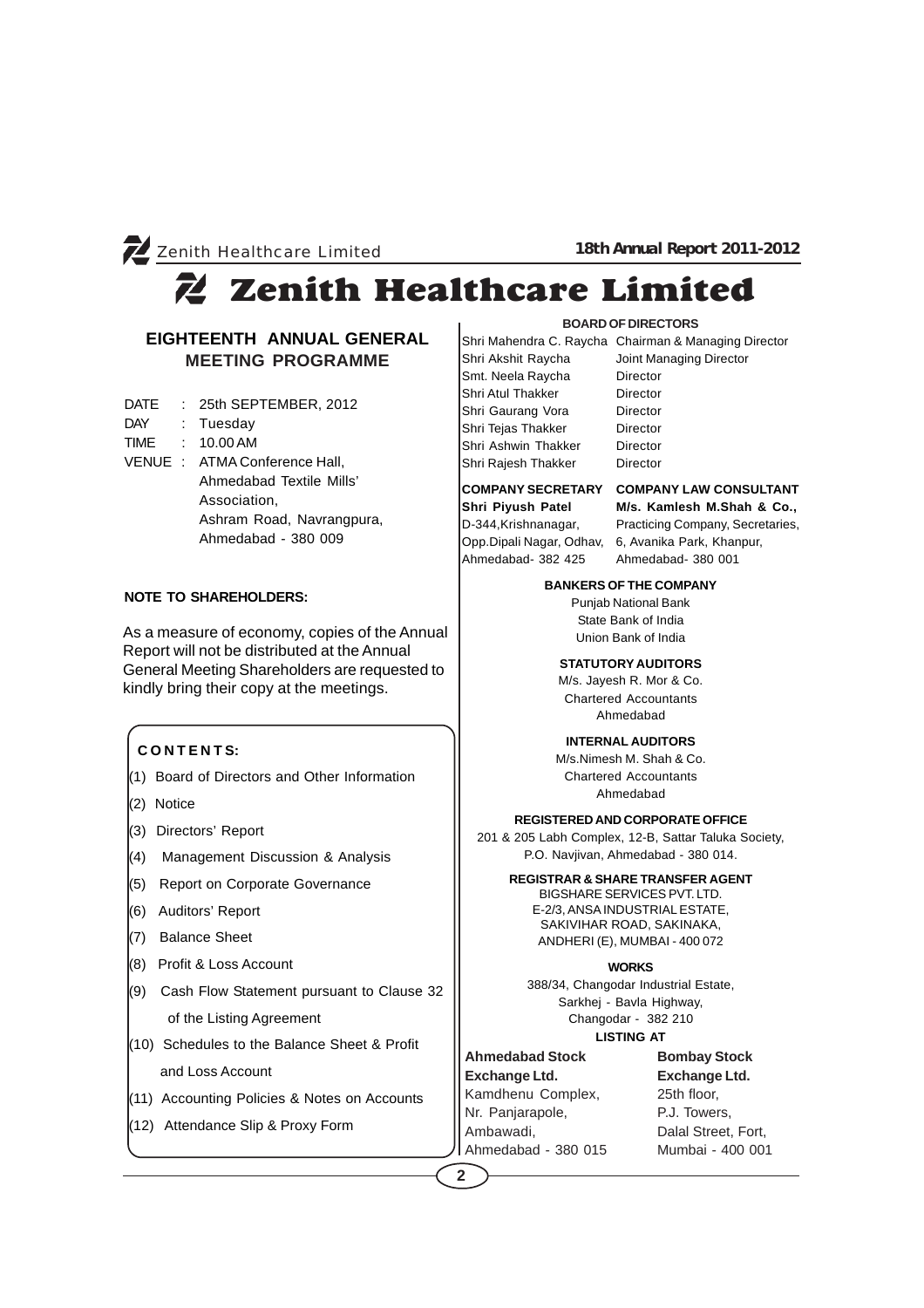

# **NOTICE**

**NOTICE** is hereby given to the Members of Zenith Healthcare Limited that 18th Annual General Meeting of the Members of the Company will be held on Tuesday, the 25th September, 2012 at 10.00 AM at ATMA Conference Hall, Ahmedabad Textile Mills' Association, Ashram Road, Ahmedabad- 380 009 to transact the following Business:

# **ORDINARY BUSINESS :**

- (1) To receive, consider, approve and adopt the Audited Statement of Accounts i.e.The Audited Balance Sheet as at 31/3/2012, the Profit & Loss Account & Cash Flow Statement for the year ended on that date and the Report of the Directors and Auditors thereon.
- (2) To appoint a Director in place of Mr. Atul Thakker, who retires by rotation at this Annual General Meeting and being eligible offers himself for re-appointment.
- (3) To appoint a Director in place of Rajesh Manubhai Thakker, who retires by rotation at this Annual General Meeting and being eligible offers himself for re-appointment.
- (4) To appoint the Auditors for the next financial year to hold the office as such from the conclusion of this Annual General Meeting up to the conclusion of the next Annual General Meeting and fix their remuneration.

### **SPECIAL BUSINESS :**

- (5) Appointment of Mr. Akshit M. Raycha as Joint Managing Director
	- To Consider and if thoght fit, to Pass, with or without modification(s), the following resolution as a Special Resolution.

" RESOLVED THAT in accordance with the Provisions of Sections 198, 269 and 309 read with Schedule XIII and other applicable provisions, if any, of The Companies Act 1956 (The Act) (inlcuding any statutory modifications or re-enactment thereof for the time being in force), approval of the members be and is hereby accorded to the appoinment of Mr. Akshit M.Raycha as Joint Managing Director, not liable to retire by rotation, for a period of 5 years with effect from 1st April'2012 upon the terms and conditions including payment of remuneration, perquisites and benefits as are set out hereunder, which Draft Agreement is hereby approved, with Liberty and Powers to the Board of Directors ("The Board" which term shall include its committee(s) constituted it to exercise its powers including the Powers conferred by this resolution).

### **BY ORDER OF THE BOARD OF DIRECTORS PLACE : AHMEDABAD PIYUSH PATEL DATE : 13.08.2012 COMPANY SECRETARY**

# **NOTES :**

- (1) A Member entitled to attend and vote at the meeting is also entitled to appoint a Proxy to attend and vote instead of himself and on behalf of him and that a Proxy need not be a member of the Company.
- (2) Proxies in order to be effective should be duly stamped, completed in the prescribed form and signed and must be deposited at the Registered Office of the Company not less than 48 hours before the time fixed for the meeting.
- (3) Members desiring any infornation as regards accounts,are requested to write to the Company atleast 7 days before the meeting to enable the management to keep the information ready.
- (4) Members are requsted to be in their seats at the meeting before the scheduled time of commencement of the Meeting to avoid interruption in the proceedings.
- (5) Members who are holding Equity Shares in Physical Form, are requested to intimate any change of address, if any, directly to the Company's **Registrar & Share Transfer Agent - Bigshare Services Pvt. Ltd.**
- (6) The Register of Members and Share Transfer Books of the Company shall remain closed from 17.09.2012 To 25.09.2012 (both days inclusive).
- (7) If Shareholders have any complaint/grievance, please write to the Company's Registrar & Share Transfer Agent - Bigshare Services Pvt. Ltd. The Company has designated an exclusive E-mail ID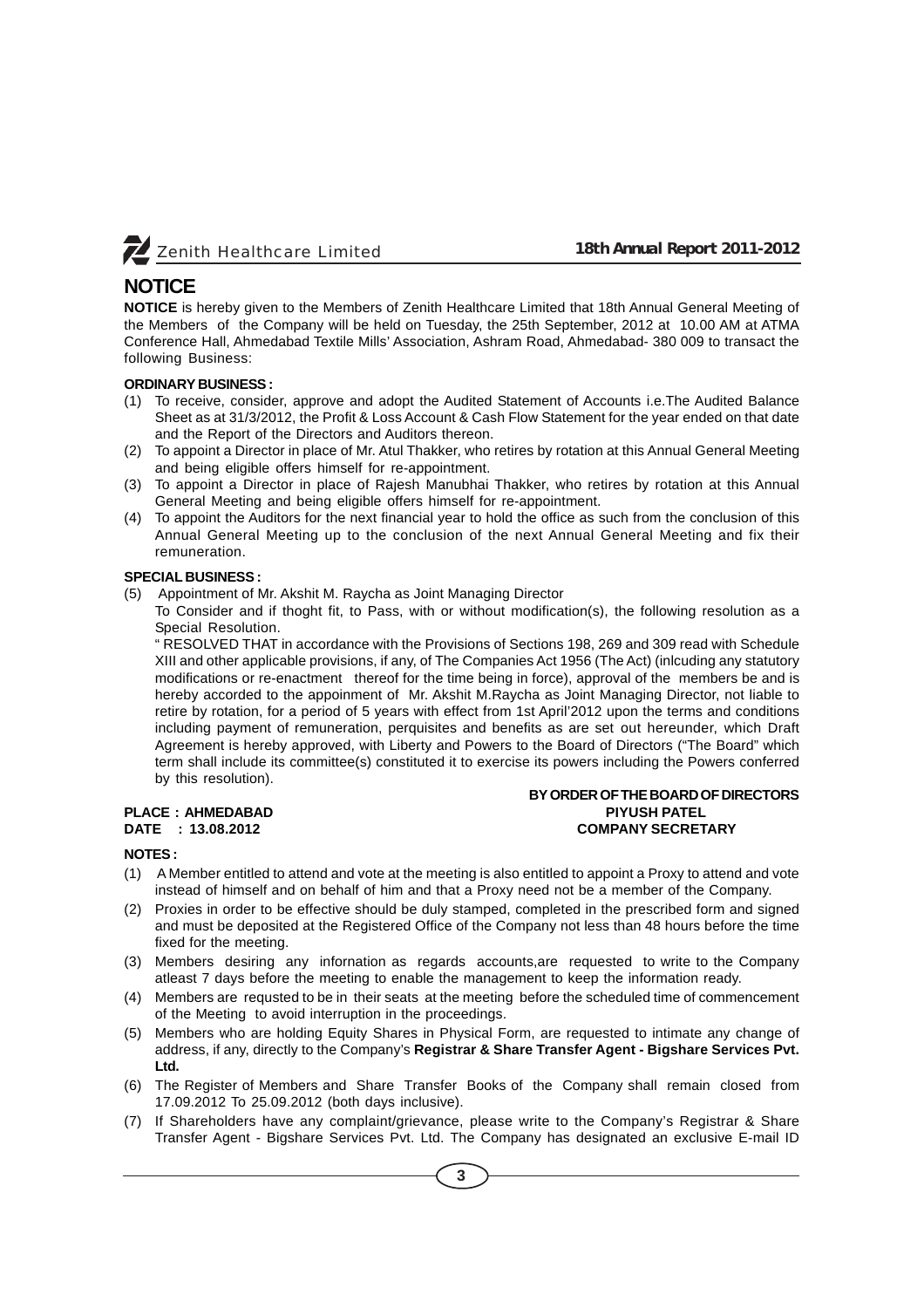called zhlgriev@yahoo.in for redressal of shareholders' complaints/grievances.

(8) With effect from 25th June, 2001, equity shares of your Company are compulsorily traded in dematerialised form as mandated by the SEBI. Your Company has already Tri-Partite agreement with two Depositories viz. National Securities Depository Limited & Central Depository Services (India) Limited.

**Shareholders holding old share certificate(s) of Rs.10/- each, are requested to return the ORIGINAL old share certificate(s) [which is / are no longer tradeable] directly to the Company's Registrar & Share Transfer Agent - Bigshare Services Pvt. Ltd., for cancellation alongwith Application duly signed by all the holders, to enable to issue New Share Certificate(s) in physical form after effecting Reduction, if any, and Sub-division in to Re.1/- each in lieu thereof.**

(9) The Ministry of Corporate Affairs has taken a 'Green initiative in Corporate Goverance' by issuing circulars allowing paperless compliances by Companies through electronic mode. The Shareholders can now receive various notice and documents through electronic mode by registering their e-mail addresses with the Company. **Shareholders who have not registered their e-mail address with the Company can now register the same by sumitting duly filled-in 'E-Communication Registration From' with M/s. Bigshare Services Pvt. Ltd.,/ Investors Service Department of the Company.** The Members holding shares in electronic form are requested to register their e-mail addresses with their Depository Participants Only. Even after registering for E-Communication the Shareholders of the Company are entitled to recive such communication in physical form, upon request.

#### **EXPLANATORY STATEMENT**

As required by Section 173(2) of the Companies Act, 1956, the following Explanatory Statement sets out material facts relating to the business under item No. 2,3 & 5 of Notice.

#### **Item No. 2**

Name of Director : Atul Mansukhbhai Thakker Date of Birth : 02.10.1960 Date of reappointment : As on the Date of Annual General Meeting Expertise in specific functional area : He is businessman and having expertise in marketing and other

#### liassion work

Qualification : Commerce graduate

No. of Equity Shres held : 500

List of Outside Company Directorship held : Nil

Member of Committees of Board of Directors of the Company : He is the member of Remuneration **Committee** 

#### **Item No. 3**

Name of Director : Rajesh Manubhai Thakker Date of Birth : 01.01.1962 Date of reappointment : As on the Date of Annual General Meeting Expertise in specific functional area : He is businessman and having expertise in marketing Qualification : B.COM., No. of Equity Shres held : Nil List of Outside Company Directorship held : Nil Member of Committees of Board of Directors of the Company : Member of Investor grievance committee

### **Item No. 5**

The Board of Directors of the Company at its meeting held on 26th March, 2012, Mr. Akshit M. Raycha appointed as Joint Managing Director for the period of five years with effect from 01.04.2012 upto and encluding 31st March, 2017 subject to the approval of the members in the Annual General Meeting.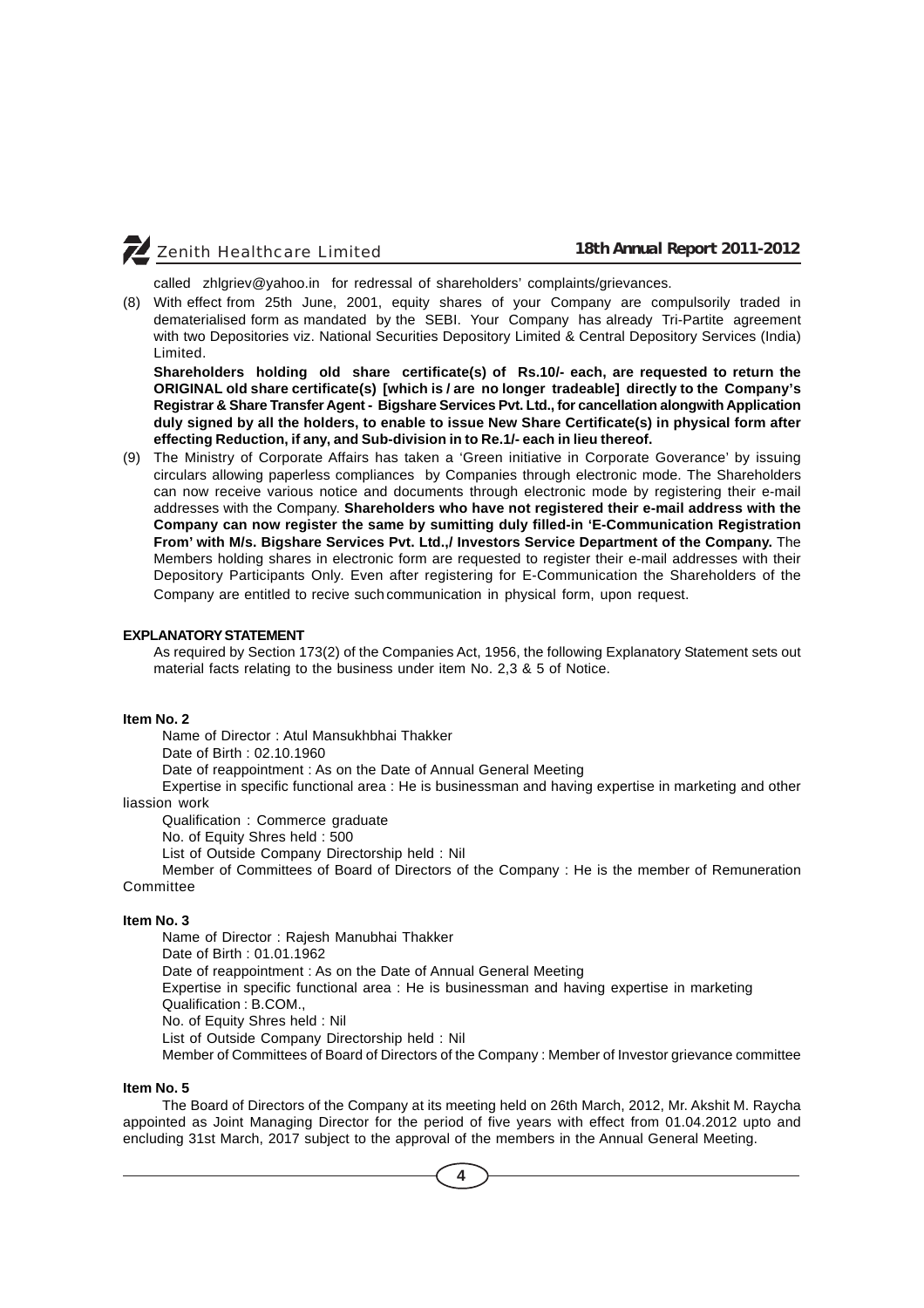

Mr. Akshit Mahendra Raycha is a Commerce Graduate and MBA, from Ahmedabad University Associated with Cambridge University.

Mr. Akshit Mahendra Raycha in respect of his appointment as Joint Managing Director, would contain terms and conditions of his appointment including remuneration as from 01st April, 2012 during the period of this agreement and so long as the Joint Managing Director perform his services as per the terms and condition provided by this agreement, he shall be entitled to the following

Salary : Rs. 50,000/- per month with annual increments as decided by the Board of Directors.

Commission : 2.5% of the Company's Net Profit and overall ceiling stipulated in section 198, 309 readwith schedule XIII of the Companies Act, 1956.

Perquisites : upto Rs. 3.90 Lakh per annum and in accordance with rules of the Company.

Others : official use of car/driver and communication facilities for Company's business.

The Resolution at item no. 5 is proposed for approval of the members for appointment of Mr. Akshit Mahendra Raycha as the Joint Managing Director as contemplated by part III of schedule XIII of the companles Act, 1956 and other applicable provision, if any.

This explanation together with the a companying Notice is and should be treated as abbtract of the terms of appointment of Mr. Akshit Mahendra Raycha, as the Joint Managing Directors of the Company under section 302 of the Companies Act, 1956

The Agreement to be entered into with Mr. Akshit Mahendra Raycha will be open for inspection by member at the Registered Office of the Company on all working days except Saturday between 11.00 a.m. and 1.00 p.m. upto the date of the Annual Genral Meeting .

Mr. Akshit Mahendra Raycha may be deemed to be interested in this resolution as it concerns his appointment, Mr. Mahendra C. Raycha & Mrs. Neela M. Raycha may also be deemed to be interested in this resolution, they being, re-elected to him.Save and except the above, none of the other Directors of the Company are in any way, concelned or interested in this resolution.

The Board recommends approval of the appointment of Mr. Akshit Mahendra Raycha as Joint Managing Director of the Company.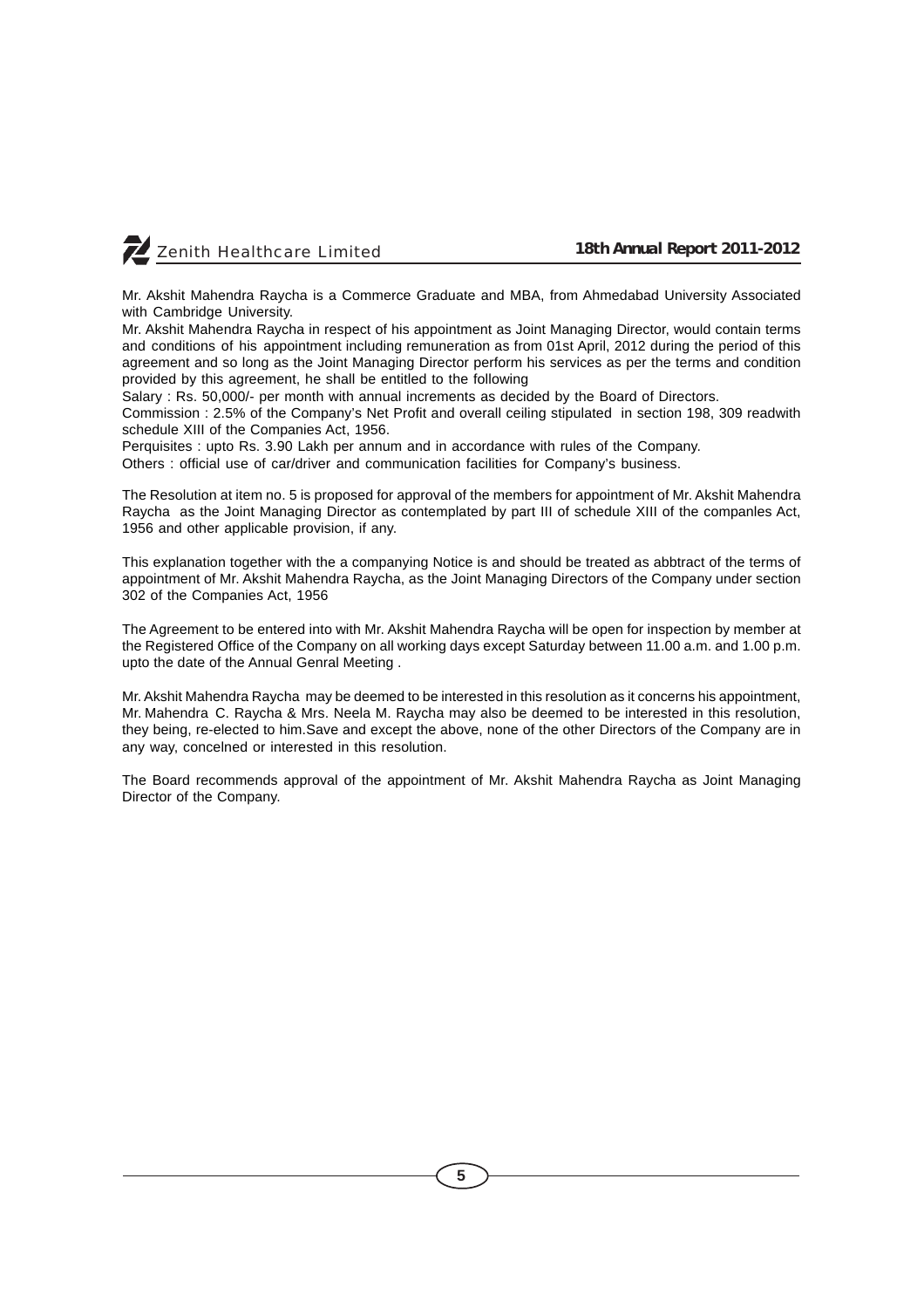

*(Amount in Rs.)*

# **DIRECTORS' REPORT**

To, The Members, ZENITH HEALTHCARE LIMITED

#### Dear Shareholders,

Your Directors have pleasure in presenting herewith the 18th Audited Annual Report together with the Audited Statement of Accounts of the Company for the year ended on 31st March, 2012.

#### **FINANCIAL HIGHLIGHTS**

During the financial year 2011-2012 the financial operational results of the Company is as under :

| <b>Particulars</b>                     | Year ended on   | Year ended on   |
|----------------------------------------|-----------------|-----------------|
|                                        | 31st March 2012 | 31st March 2011 |
| <b>Total Revenue</b>                   | 3,93,39,176     | 4,471,0,656     |
| Profit Before Depreciation             | 17,40,954       | 55,20,730       |
| Provision for Depreciation             | 15,25,570       | 16,06,898       |
| Profit Before Tax                      | 2,15,384        | 39,13,832       |
| Provision for Tax                      | 1.05.000        | 12.85.000       |
| Net Profit after Tax                   | 1,10,384        | 26,28,832       |
| Add: Balance as per last Balance Sheet | 91,24,554       | 64,93,554       |
| Short Provision for Previous year      | (32, 169)       | 34,439          |
| Defferred Tax Assets / (Liability)     | 33,964          | 36,608          |
| Net Profit carried to Balance Sheet    | 92,36,733       | 91,24,554       |

### **(1) YEAR UNDER REVIEW :**

Inspite of keen competition, during the year under review, your Company has achieved sales of Rs. 39339176 against Rs. 44710656 in the Previous year. The Profit before depreciation is Rs. 1740954 for the current year against Rs.5520730 of the previous year.

#### **(2) DIRECTORS' RESPONSIBILITY STATEMENT :**

As required under section 217(2AA)of the companies Act 1956,we hereby state :

- (a) that in the preparation of the annual accounts,the applicable accounting standards have been followed alongwith proper explanation relating to material departures, it any :
- (b) that they have selected such accounting policies and applied them consistently and made judgements and estimates that are reasonable and prudent so as to give a true and fair view of affairs of the Company at the end of the financial year and of the profit of the Company for that period :
- ( c) that they have taken proper and sufficient care for the maintenance of adequate accounting records in accordance with the provisions of the Companies Act,1956,for safeguarding the assests of the Company and for preventing and detecting fraud and irregularities;
- (d) that they have prepared the annual accounts on a going concern basis.

#### **(3) CORPORATE GOVERNANCE :**

A report on the Corporate Governance alongwith a certificate from the auditors of the Company regarding the compliance of the conditions of Corporate Governance as stipulated under Clause 49 of the Listing Agreement as also the management Discussion and Analysis Report are annexed to this Report.

#### **(4) FIXED DEPOSIT :**

The Company has neither invited nor accepted any fixed deposit from public during the year under review as defined under Section 58A of the Companies Act, 1956.

#### **(5) DIVIDEND :**

Due to small amount of profit ,your Directors do not recommend any dividend for the year ended on 31st March,2012. **(6) DIRECTORS :**

Shri Atul Manshukhbhai Thakker & Shri Rajesh Manubhai Thakker, Directors of the Company retires by rotation as per provisions of the Act at this Annual General Meeting. However, being eligible offers themself for re-appointment, your Directors recommend to appoint them by passing resolutions.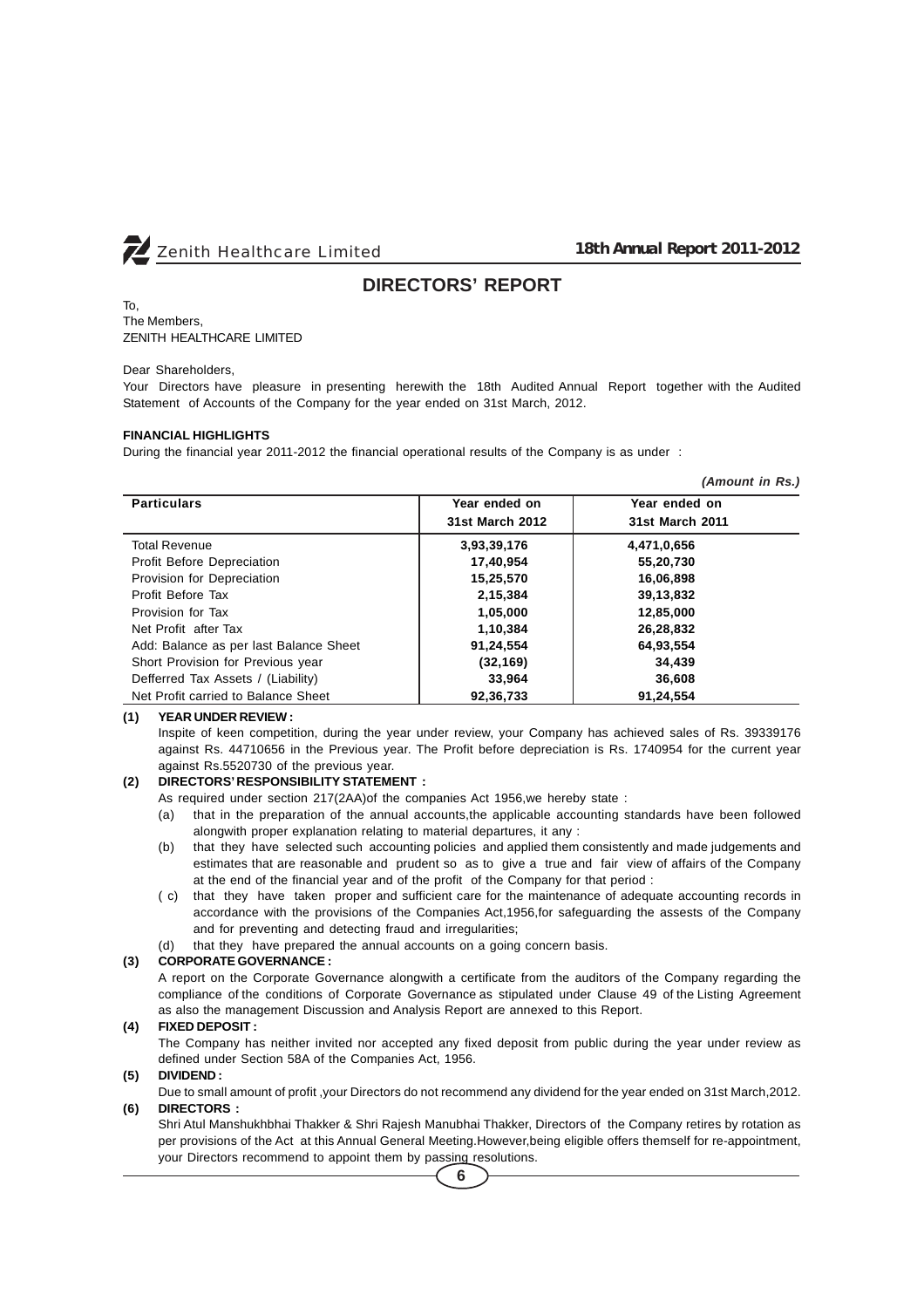Approval of Shareholder is also being sought for the appointment of Mr. Akshit M. Raycha, Joint Managing Director, for a period of 5 years with effect from 1st April, 2012, which the Board recommends.

The Notice convening the Annual General Meeting includes the proposals for the appointment/re-appointment of the Directors.Brief resumes of the Directors proposed to be appointed/re-appointed, nature of their expertise in specific functional areas and names of the Companies in which they hold directorship/membership/chairmanship of the Board Committees, as stipulated under Clause 49 of the Listing Agreement with the Stock Exchange have been provided as an annexure to the Notice convening the Annual General Meeting.

#### **(7) PARTICULARS OF EMPLOYEES :**

None of the employee falls within the limits prescriped under the provision of Section 217 (2A) of the Companies Act, 1956, read with the Companies(Particulars of Employees) Rules,1975 as amended.

#### **(8) CONSERVATION OF ENERGY,TECHNOLOGY ABSORPTION,FOREIGN EXCHANGE EARINING & OUT GO :**

The information required under Section 217 (1) (e) of the Companies Act, 1956 read with Rules 2 of the Companies (Disclosure of particulars in the Reports of Board of Directors) Rules 1988, the particulars relating to conservation of Energy, Technology Absorption, Foreign Exchange outgo/ earnings,etc.are given in Annexure - A as a part of this Report.

#### **(9) SATUTORY AUDITORS:**

M/s.Jayesh R.Mor & Co.Chartered Accountants,Ahmedabad,the retiring auditors hold office of the Auditors up to the date of this Annual General Meeting as per provisions of the Act.The Company has received a letter from the said auditors to the effect that their appointment shall be within the limits laid down under Section 224(1B) of the Companies Act. A resolution proposing their re-appointment as Statutory Auditors of the Company for the period from the conclusion of this Annual General Meeting up to the conclusion of the next Annual General Meeting is required to be passed.Your Directors recommend to pass the said resolution.

#### **(10) INTERNAL AUDITORS :**

M/s. Nimesh M. Shah & Co., Chartered Accountants, Ahmedabad, were appointed as Internal Auditors of the Company. The Company has received a letter from the said Auditors to continue to act as Internal Auditors of the Company.

# **(11) AUDITORS OBSERVATION :**

The Company had given Loans and Advances in the nature of loans to various corporate and non-corporate entities. The Board is of the opinion that the same will be recoverable and hence,no provision for the same as bad and doubtful advance are required in the books of accounts. However, notes to be Accounts to itself are clarificatory and self-explanatory in nature.

#### **(12) INFORMATION PURSUANT TO STOCK EXCHANGE LISITING AGREEMENT :**

The Company's Equity Shares are at present listed and traded on Ahmedabad Stock Exchange Limited and Bombay Stock Exchange Limited. The Company has duly paid the annual Listing Fees of both the Stock Exchanges for and up to the financial year ending on 31.03.2013. The Equity Shares of the Company are freely tradeable on both the Stock Exchanges and trading their of have not been suspended at any time during the year under review. The Company has been regularly and timely making all compliances of the various clauses of the Lisiting Agreement and SEBI Regulations from time to time.

#### **(13) AUDIT COMMITTEE :**

The Company has formed Audit Committee in compliance to Section 292A of the Companies Act,1956 and Clause 49 of the Listing Agreement. Details are separately given in Report on Corporate Governance.

#### **(14) INSURANCE :**

The Assests of your Company have been adequately insured.

#### **(15) APPRECIATION :**

Your Directors take this opportunity to acknowledge the trust reposed in your Company by its Shareholders, Bankers, Customers, Suppliers, various Government Authorities and Clients. Your Directors sincerely appreciate the dedication & commitment of all employees, without which the continuing progress of the Company would not have been possible.

**7**

**On Behalf of Board of Directors of Zenith Healthcare Limited**

**PLACE : AHMEDABAD (Mahendra C.Raycha) DATE : 13.08.2012 Chairman & Managing Director**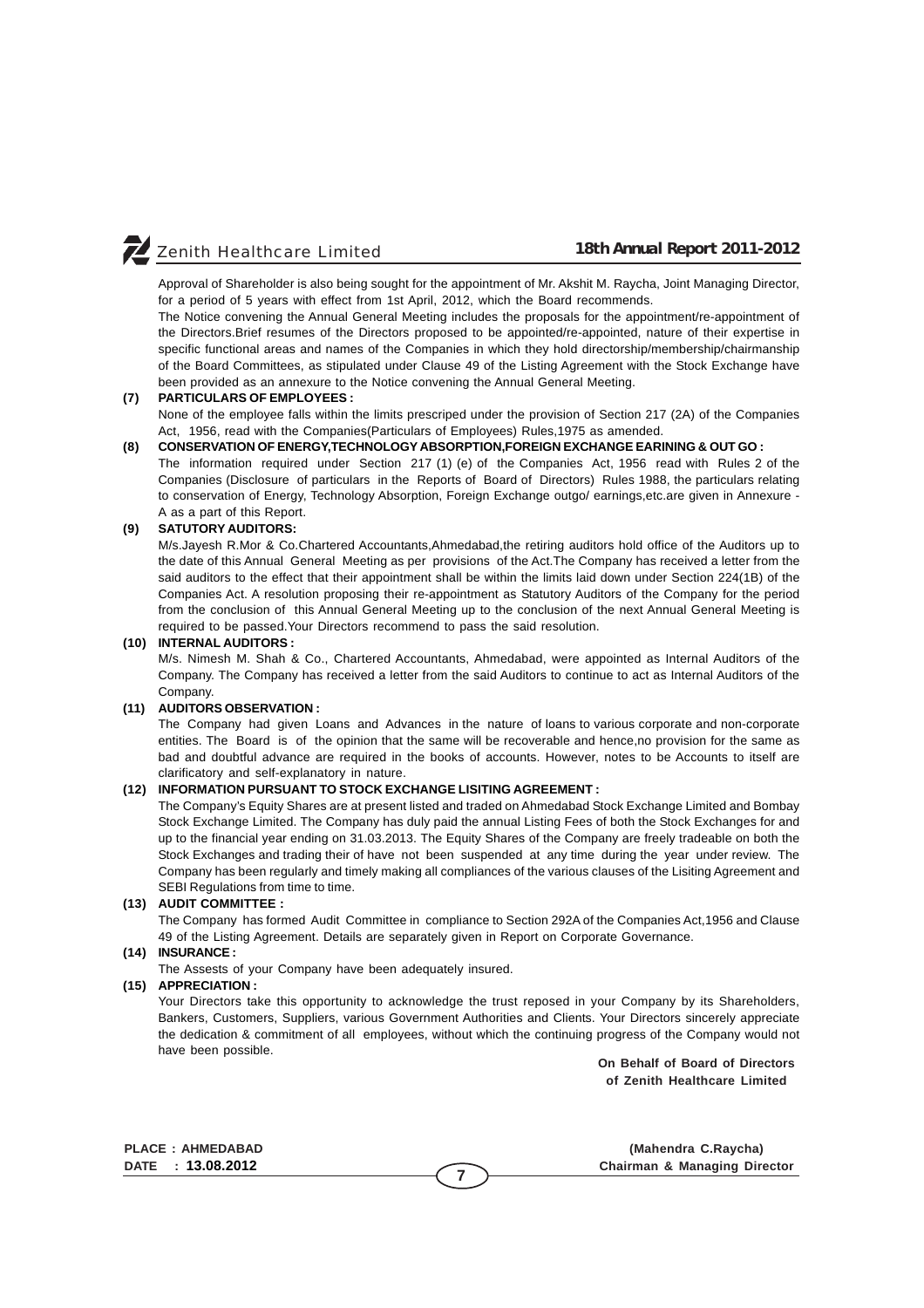# **ANNEXURE - A TO THE REPORT OF DIRECTORS**

#### **CONSERVATION OF ENERGY, TECHNOLOGY ABSORPTION AND FOREIGN EXCHANGE EARNING AND OUT GO**

As required under Section 217 (1) (e) of the Companies Act, 1956 read with Companies Rules,1988, information regarding conservation of energy, technologies absorption and foreign exchange earnings and outgo are given as under:-

### **POWER AND FUEL CONSUMPTION**

|     |                                  | <b>CURRENT</b> | <b>PREVIOUS</b> |  |
|-----|----------------------------------|----------------|-----------------|--|
|     |                                  | 2011-2012      | 2010-2011       |  |
| [A] | <b>ELECTRICITY</b>               |                |                 |  |
|     | Purchased                        |                |                 |  |
|     | <b>Total Units</b>               | 66,441         | 73,950          |  |
|     | Total Amount Rs.                 | 4,63,155       | 5,05,468        |  |
|     | Rate per Unit Rs.                | 6.97           | 6.84            |  |
|     | <b>Through Diesel Generation</b> |                |                 |  |
|     | <b>Total Units</b>               | 1,578          | 2,958           |  |
|     | Total Amount Rs.                 | 16,295         | 29,352          |  |
|     | Rate per Unit Rs.                | 10.33          | 9.92            |  |
| B   | Technology Absorption,           | <b>Nil</b>     | <b>Nil</b>      |  |
|     | Adaption & Innovation            |                |                 |  |
| [C] | Foreign Exchange Earnings        | Nil            | <b>Nil</b>      |  |
|     | Foreign Exchange Expenditure     | Nil            | 83,936          |  |

#### **COSERVATION OF ENERGY:**

The Company continued to accord high priority to the coservation of energy.

# **ANNEXURE - B TO THE REPOT OF DIRECTORS**

#### **REPORT ON CORPORATE GOVERANANCE: BOARD COMPOSITION:**

| Name of Director        | <b>Designation</b>                     | DIN No.  | <b>Type</b>                | Executive/<br><b>Non-Executive</b> |
|-------------------------|----------------------------------------|----------|----------------------------|------------------------------------|
| Shri Mahendra C. Raycha | Chairman &<br><b>Managing Director</b> | 00577647 | Promoter                   | Executive                          |
| Shri Akshit Raycha      | Joint Managing Director                | 03039859 | <b>Additional Director</b> | Executive                          |
| Smt.Neela Raycha        | Director                               | 01258479 | Promoter                   | Non - Executive                    |
| Shri Atul Thakker       | Director                               | 01157384 | Independent Director       | Non - Executive                    |
| Shri Gaurang Vora       | Director                               | 01157447 | Independent Director       | Non - Executive                    |
| Shri Tejas Thakker      | Director                               | 01157506 | Independent Director       | Non - Executive                    |
| Shri Ashwin Thakker     | Director                               | 01153319 | Independent Director       | Non - Executive                    |
| Shri Rajesh Thakker     | Director                               | 01597404 | Independent Director       | Non - Executive                    |

#### **BOARD COMMITTEES:**

Currently the Board has three committees:

A. Audit Committee

B. Investor Grievance Committee

C. Remuneration Committee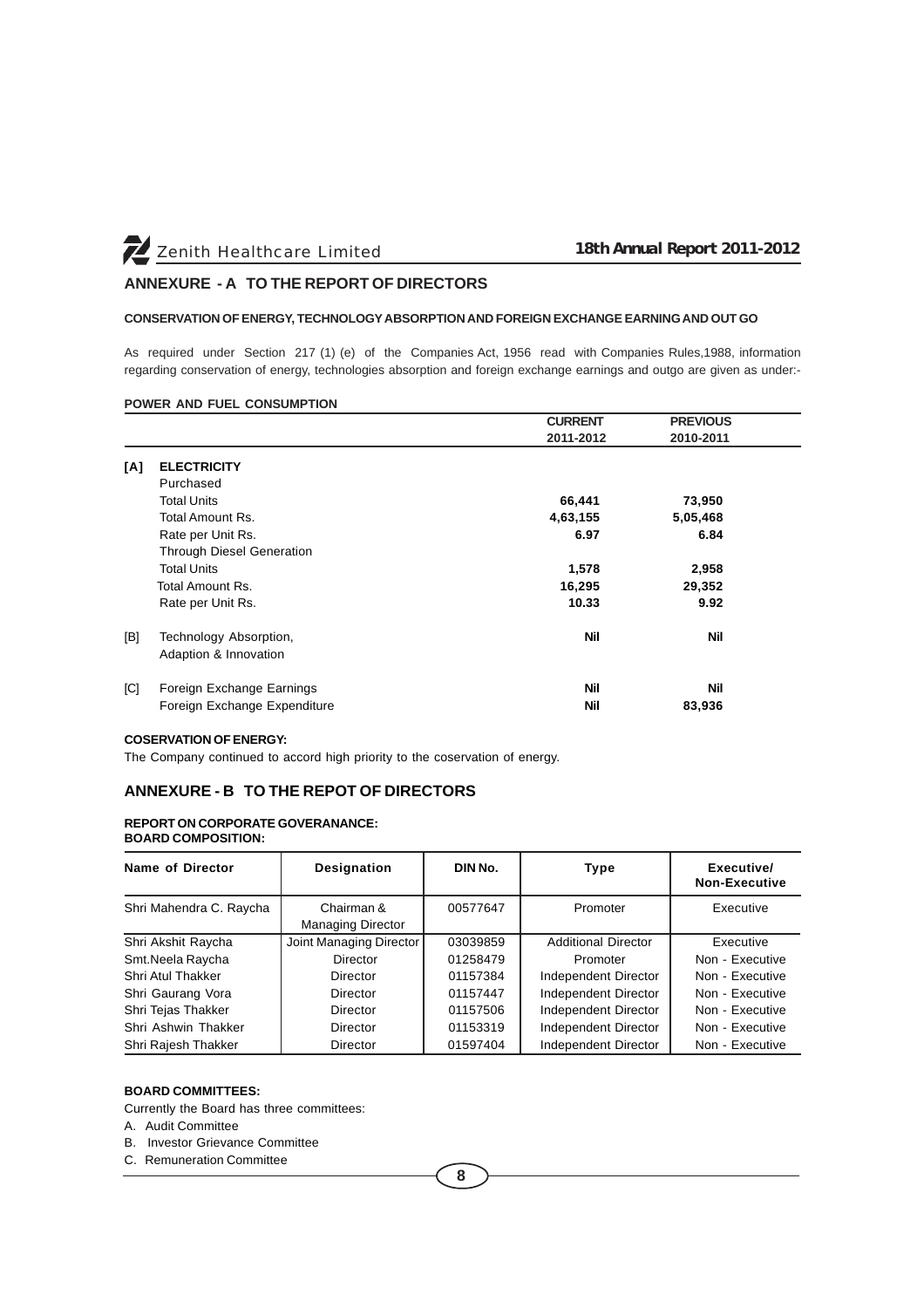

#### **COMPOSITION OF COMMITTEES A. AUDIT COMMITTEE**

# *Name Designation*

- 
- 1. Shri Gaurang Vora **Chairman**<br>2. Shri Atul Thakker Chairman Nember 2. Shri Atul Thakker
- 3. Shri Nimesh M.Shah Internal Auditor
- 4. Shri Akshit Raycha Member

#### **B. INVESTOR GRIEVANCE COMMITTEE**

- 1. Shri Tejas Thakker Chairman
- 2. Shri Gaurang Vora **Member**
- 
- 3. Shri Prashant R. Gupta Member<br>4. Shri Rajesh Thakker Member 4. Shri Rajesh Thakker

# **C. REMUNERATION COMMITTEE**

- 
- 1. Shri Ashwin Thakker Chairman
- 2. Shri Gaurang Vora **Member**
- 3. Shri Tejas Thakker Member
- 
- 

| No. of Board and Committee Meeting held during the Year: |                      |
|----------------------------------------------------------|----------------------|
| <b>Name of the Committee</b>                             | No. of Meetings held |
| Board                                                    |                      |
| Audit Committee of Board                                 |                      |
| Investor Grievance Committee                             |                      |
| Remuneration Committee of Board                          |                      |
|                                                          |                      |

# **Attendance of the Directors:**

| <b>Board Meeting</b> | <b>ACB Meetings</b>        | <b>IGCB Meetings</b> | <b>RCB Meetings</b> |
|----------------------|----------------------------|----------------------|---------------------|
|                      |                            |                      |                     |
|                      |                            |                      |                     |
|                      |                            |                      |                     |
|                      |                            |                      |                     |
|                      |                            |                      |                     |
|                      |                            |                      |                     |
|                      |                            |                      |                     |
|                      |                            |                      |                     |
|                      | 1. Shri Mahendra C. Raycha |                      |                     |

 *Name Designation*

 *Name Designation*

#### **FUNCTION OF AUDIT COMMITTEE :**

The Audit Committee is headed by Shri Gaurang Vora as Chairman and other Directors namely Shri Atul Thakker Shri Nimesh M.Shah, Shri Akshit Raycha.The members of the Audit Committee consisting Chartered Accountants by Profession & Businessmen.Shri Nimesh M. Shah is an independent Chartered Accountant and is acting as Internal Auditors for the Company. Shri Gaurang Vora is also a Chartered Accountant, Independent and is the Chairman of the Committee is looking policy matter of financial and accounting position of the Company.

The Committee meets atleast once in every quarter and prepare its minutes on the proceeding and business discussed, transacted.All committee reports and minutes are placed before the Board in all its meetings for information,guidance,directions and taking the same on record.Other functional powers, duties etc. of the committee are defined taking in to account the legal provision of the listing.

#### **FUNCTION OF INVESTORS GRIEVNACES COMMITTEE:**

The Committee is entrusted with the responsibility to address the Shareholders and investors complaints with respect to transfer of Shares, non-receipt of annual report etc. and ensures an expeditious share transfer process of the company and also provides continuous guidance to improve the service levels for investor.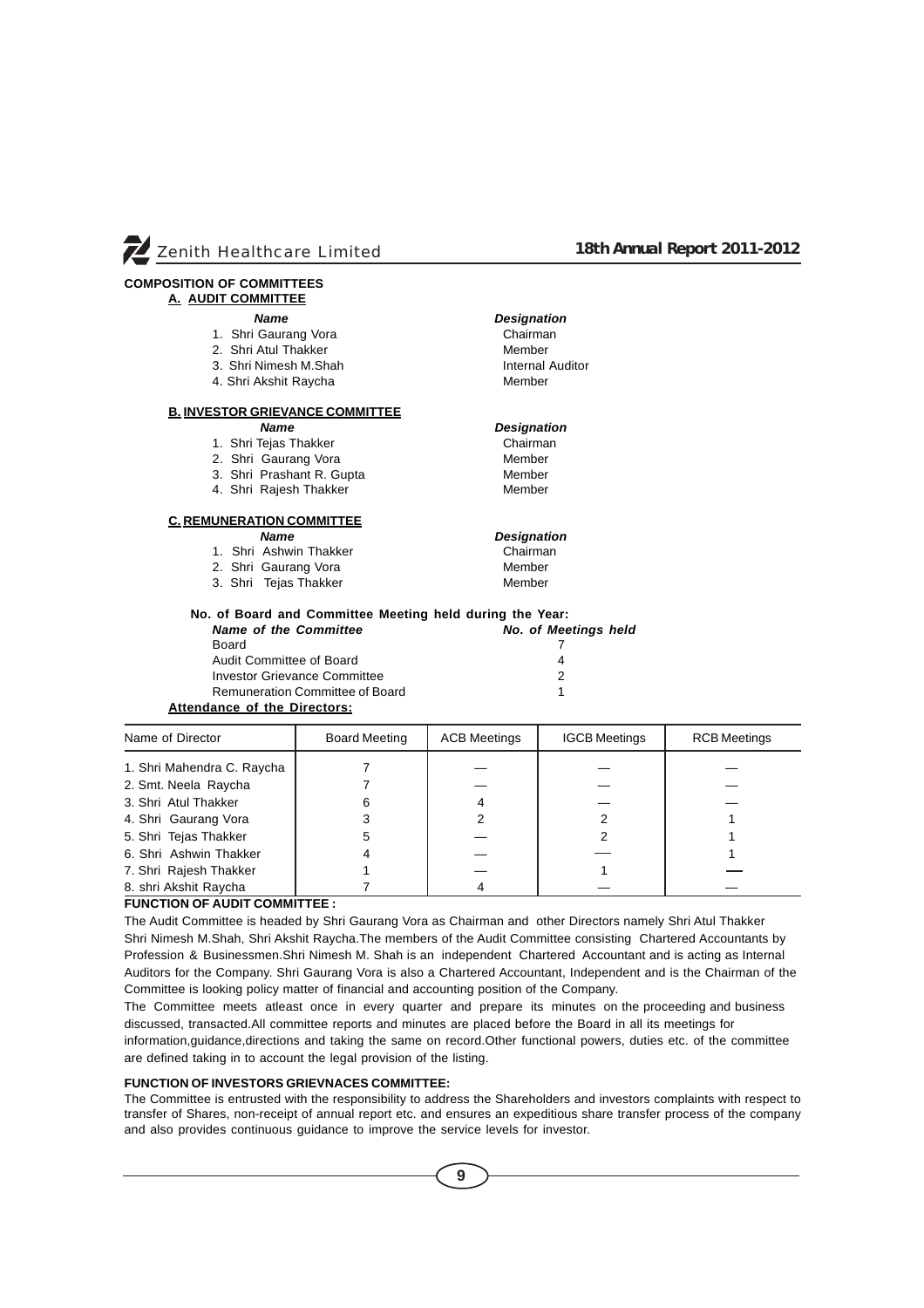

#### **REMUNERATION COMMITTEE:**

This Committee takes care of remuneration payble to Chairman & Managing Director,Joint Managing Director and sitting fees, if any, payables to all other Directors of the Company. In addition there to the committee also takes care of remuneration payable to top executives like Production Manager, General Manager,Personnel Manager,Financial Manager etc. The Committee also recommend to the Board the remuneration package to be fixed and payable to class of workers & is in now precess of fixing up of the retirement package to be offered to the employees of the Company .

#### **Directors present at the last Annual General Meeting dated September 24, 2011**

|  | 1. Shri Mahendra C. Raycha | Chairman & Managing Director |
|--|----------------------------|------------------------------|
|  | 2. Shri Akshit Raycha      | Joint Managing Director      |
|  | 3. Smt. Neela Raycha       | Director                     |
|  | 4. Shri Atul Thakker       | Director                     |
|  | 5. Shri Tejas Thakker      | Director                     |
|  | 6. Shri Ashwin Thakker     | Director                     |

#### **Disclosure:**

- (I) Disclosures on materially significant related party tranasctions i.e.transction of the Company of material nature, with its promoters, the directors or the management their subsidiaries or relative etc. that may have potential conflict with the interest of Company at large. The transctions did not have any potential conflict with the interest of the Company.
- (ii) Details of non-compliance by the Company, penalties,structures imposed on the Company by Stock Exchange or SEBI or any statutory authority, on any matter related to capital markets, during the last three years: Nil

#### **Investor Services :**

#### **All share transfers and related operations are conducted by the Company's Registrar & Share Transfer Agent :**

## **Bigshare Services Pvt. Ltd.**

**E-2/3, Ansa Industrial Estate, Sakivihar Road, Sakinaka, Mumbai - 400 072 Telephone No. (022) 40430200, 284470652 Fax No. (022) 28475207 E-Mail ID - info@bigshareonline.com**

**Demat ISIN No.for Equity Shares of the Company in NSDL & CDSL: INE812B01026 For the Convenience of our investor, the Company has designated exclusive E-MAIL ID zhlgriev@yahoo.in All investors are requested to avail this facility.**

**Details of Shares Price movement during the year at Bombay Stock Exchange Limited.**

| <b>Month</b>      | High (Rs.) | Low (Rs.) |  |
|-------------------|------------|-----------|--|
| April, 2011       | 1.19       | 0.83      |  |
| May, 2011         | 1.12       | 0.81      |  |
| June, 2011        | 1.00       | 0.76      |  |
| <b>July, 2011</b> | 0.95       | 0.76      |  |
| August, 2011      | 0.92       | 0.67      |  |
| September, 2011   | 0.96       | 0.61      |  |
| October, 2011     | 0.87       | 0.62      |  |
| November, 2011    | 0.75       | 0.50      |  |
| December, 2011    | 0.72       | 0.53      |  |
| January, 2012     | 0.86       | 0.55      |  |
| February, 2012    | 0.90       | 0.66      |  |
| March, 2012       | 0.82       | 0.55      |  |
|                   | 10         |           |  |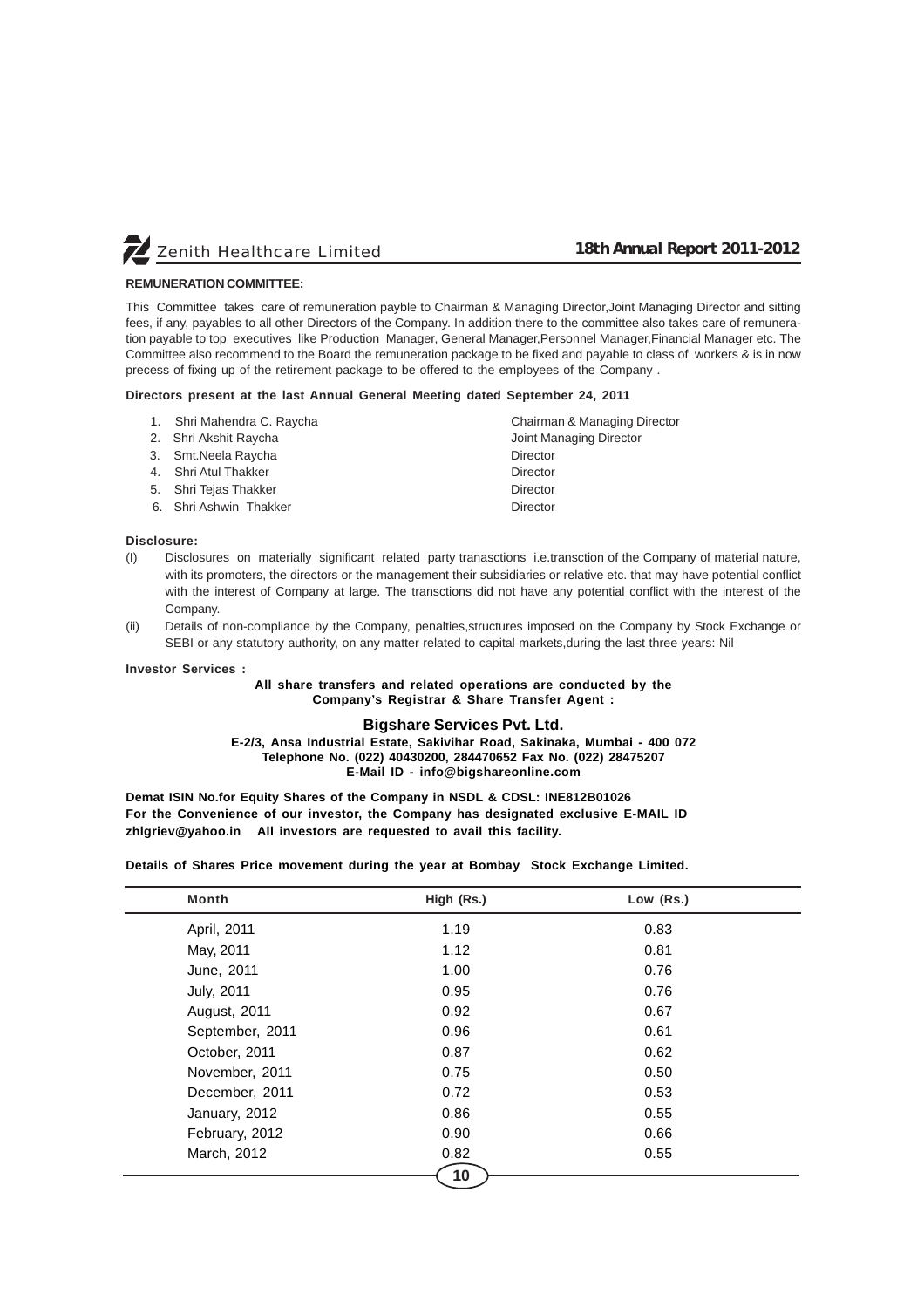

|    | <b>Annual General Meeting:</b>                     |   |                                                                                                                                                         |
|----|----------------------------------------------------|---|---------------------------------------------------------------------------------------------------------------------------------------------------------|
|    | Date                                               |   | Venue                                                                                                                                                   |
| 1. | September 30, 2009                                 | ÷ | ATMA Conference Hall, Ahmedabad Textile Mills' Association, Ashram Road,<br>Navrangpura, Ahmedabad-380 009.                                             |
| 2. | September 28, 2010                                 | ÷ | ATMA Conference Hall, Ahmedabad Textile Mills' Association, Ashram Road,<br>Navrangpura, Ahmedabad-380 009.                                             |
| 3. | September 24, 2011                                 | ÷ | ATMA Conference Hall, Ahmedabad Textile Mills' Association, Ashram Road,<br>Navrangpura, Ahmedabad-380 009.                                             |
|    | ANNEXURE - C TO THE REPORT OF DIRECTORS            |   |                                                                                                                                                         |
|    | <b>AGM: Date, Time and Venue</b>                   |   | : 25th September, 2012 at 10.00 A.M.<br>: ATMA Conference Hall, Ahmedabad Textile Mills' Association,<br>Ashram Road, Navrangpura, Ahmedabad - 380 009. |
|    | <b>Financial Calender</b>                          |   | : April to March                                                                                                                                        |
|    | <b>Particulars</b>                                 |   | <b>Board Meeting to approve Unaudited Quarterly Financial Results</b>                                                                                   |
|    | Quarter ending 30th June, 2012<br>Half Year ending |   | : Latest by end of 13th Augus, t 2012                                                                                                                   |
|    | 30th September, 2012                               |   | : Latest by end of 10th November, 2012                                                                                                                  |
|    |                                                    |   | Quarter ending 31st December, 2012: Latest by end of 10th February, 2013                                                                                |
|    | Year ending 31st March, 2013                       |   | : Latest by end of 10th May, 2013                                                                                                                       |
|    | Date of Book Closure                               |   | : 17.09.2012 to 25.09.2012 (both days inclusive)                                                                                                        |
|    | Listing on Stock Exchange                          |   | : Ahmedabad Stock Exchange Ltd., Bombay Stock Exchange Ltd.                                                                                             |
|    | Distribution of Shareholding                       |   | : Please refer Annexure - C                                                                                                                             |
|    | Registrar & Share Transfer Agent                   |   | : Bigshare Services Pvt. Ltd. is the Registrar and Transfer Agent of the                                                                                |

Registrar and Transfer Agent. **Dematerialisation of Shares :** 4,11,69,850 Equity Shares representing 76.61% of the total Equity Share Capital has been dematerialised as on 31st March, 2012.

Company and handles the entire Share Registey work, both Physical and Electronic. Accordingly, all documents, transfer deed, demat requests and other communications in relation thereto should be addressed to the

### **Distribution of Shareholding\* as on 31.03.2012**

| Holdings       | Number of Shareholders | Total Amt. Of Shares<br>Face Value |
|----------------|------------------------|------------------------------------|
| Upto 5000      | 7607                   | 12083542                           |
| 5001-10000     | 582                    | 4741795                            |
| 10001-20000    | 203                    | 2986871                            |
| 20001-30000    | 88                     | 2246391                            |
| 30001-40000    | 21                     | 748399                             |
| 40001-50000    | 23                     | 1064888                            |
| 50001-100000   | 30                     | 2248281                            |
| 100001 & Above | 44                     | 27618833                           |

\* Both in Physical and Dematerialised Form.

**Shareholding Pattern as on 31.03.2012**

| Category                         | No. of Sharesholder | % of holding to total |  |
|----------------------------------|---------------------|-----------------------|--|
| Promoters, Director & Associates | 14007617            | 26.06                 |  |
| Foreign Holding                  | 321978              | 0.59                  |  |
| Corporates                       | 6032943             | 11.22                 |  |
| Mutual Fund                      | 211000              | 0.39                  |  |
| <b>Public</b>                    | 33165462            | 61.74                 |  |
| Total                            | 53739000            | 100.00                |  |

**Compliance Officer : Mr. Prashant Gupta** 

201 & 205, Labh Complex, 12 - B, Sattar Taluka Society,

P.O. Navjivan, Ahmedabad - 380 014. Tel. (079)27541004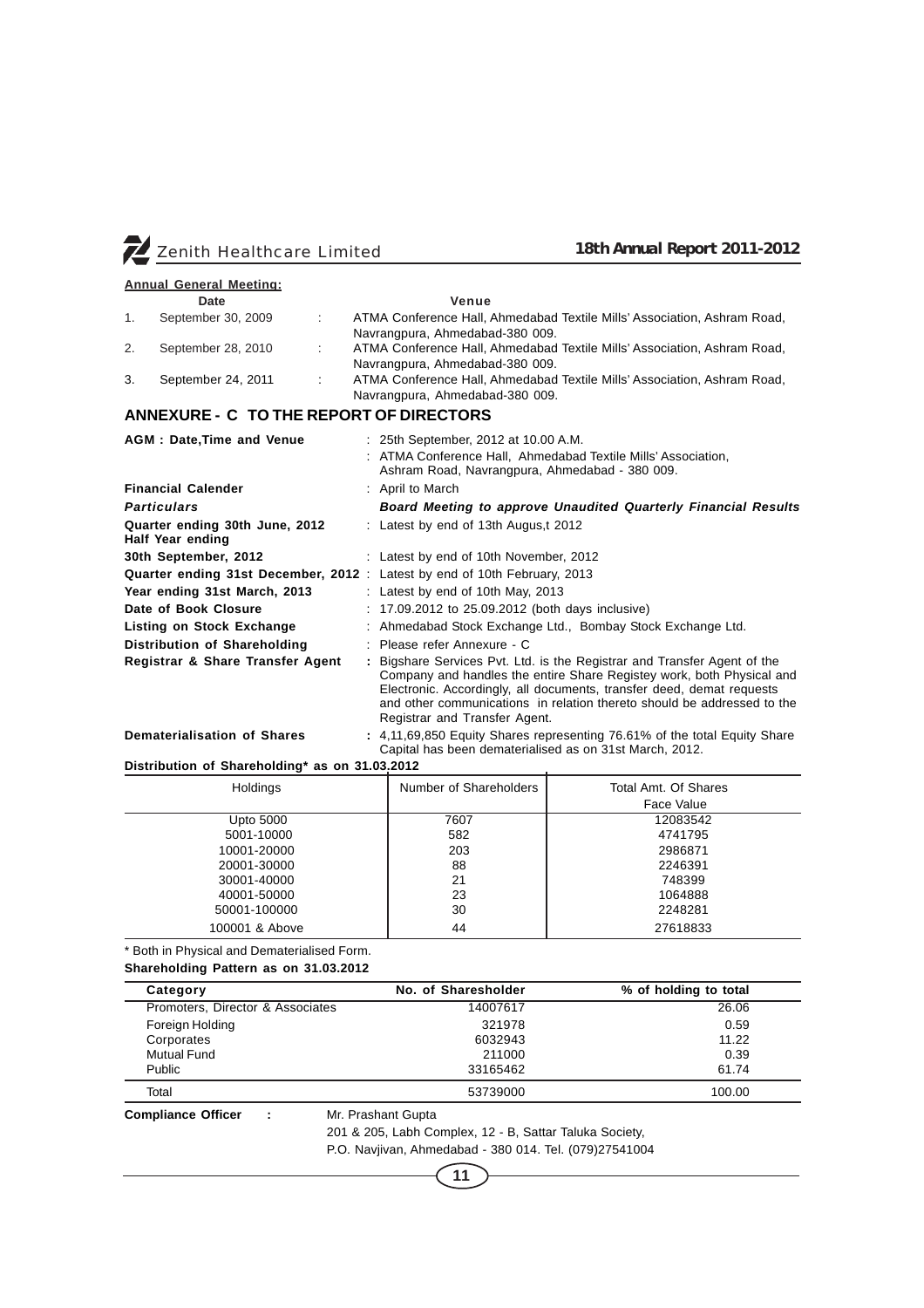# **MANAGEMENT DISCUSSION & ANALYSIS REPORT:**

#### **(A) INDUSTRY STRUCTURE DEVELOPMENT AND OUTLOOK :**

The Company operates in the single Business Segment of Manufacturing of Pharmaceuticals formulations in the forms of Tablets,Capsules, Oral liquid and Injectable. Industry is expected to achieve average annual growth.

#### **(B) OPPORTUNITIES,THREATS, RISKS & CONCERNS :**

 Due to very high competition it is expected that due to increased in the products mix, the Company's future business & financial position would be maintained.

#### **(C) INTERNAL CONTROL SYSTEMS & THEIR ADEQUACY :**

The Company has a good system of internal controls in all spheres of its activity. The internal control system is supplemented by effective internal audit being carried out by an external firm of Chartered Accountants. The Audit committee regularly reviews the findings of the internal auditors and effective steps to implement the suggestion/ observation of the Auditors are taken and monitored regularly. In the opinion of the Board, an effective internal control system adequate to the size of the Company exists.

#### **(D) DISCUSSION ON FINANCIAL PERFORMANCE WITH RESPECTS TO OPERATIONAL PERFORMANCE :**

Inspite of very high competition from new comers, Company is maintaining their standing

### **(E) CAUTIONARY STATEMENT :**

Statements in the Management Discussion and analysis describing the Company's position and expectation may be "Forward Looking Statements" within the meaning of applicable securites laws & regulations.Actual results could differ materially from those expressed or implied.Important factors that could make,among other economic conditions affecting demand / supply and price conditions in the market in which the Company operates,in the Government regulations, Tax Laws and other statutes and incidental factors.

## **AUDITORS' CERTIFICATE ON CORPORATE GOVERNANCE**

#### To, The Members of **ZENITH HEALTHCARE LIMITED AUDITOR'S CERTIFICATE ON CORPORATE GOVERNANCE**

We have examined the compliance of conditions of Corporate Governance by Zenith Healthcare Limited,for the year ended on 31st March, 2012,as stipulated in Clause 49 of the Listing Agreement of the said Company with stock exchanges. The compliance of conditions of Corporate Governance is the responsiblity of the Management.Our examination has been limited to a review of the procedures and implementions thereof, adopted by the Company for ensuring compliance with the conditions of the Corporate Governance as stipulated in the said Clasue. It is neither an audit nor an expression of opinion on the financial statements of the Company.

In our opinion and to the best of our information and according to the explanations given to us, and based on the representations made by the Directors and the Management, we certify that the Company has complied with the conditions of Corporate Governance as stipulated in Clause 49 of the above mentioned Listing Agreement.

We further state that such compliance is neither an assurance as to the future viability of the Company nor the efficiency or effectiveness with which the management has conducted the affairs of the Company.

**PLACE : AHMEDABAD DATE : 13.08.2012**

**For Jayesh R. Mor & Co. Chartered Accountants Firm No. 122056 W**

**[Jayesh R. Mor] Proprietor Membership No. 37941**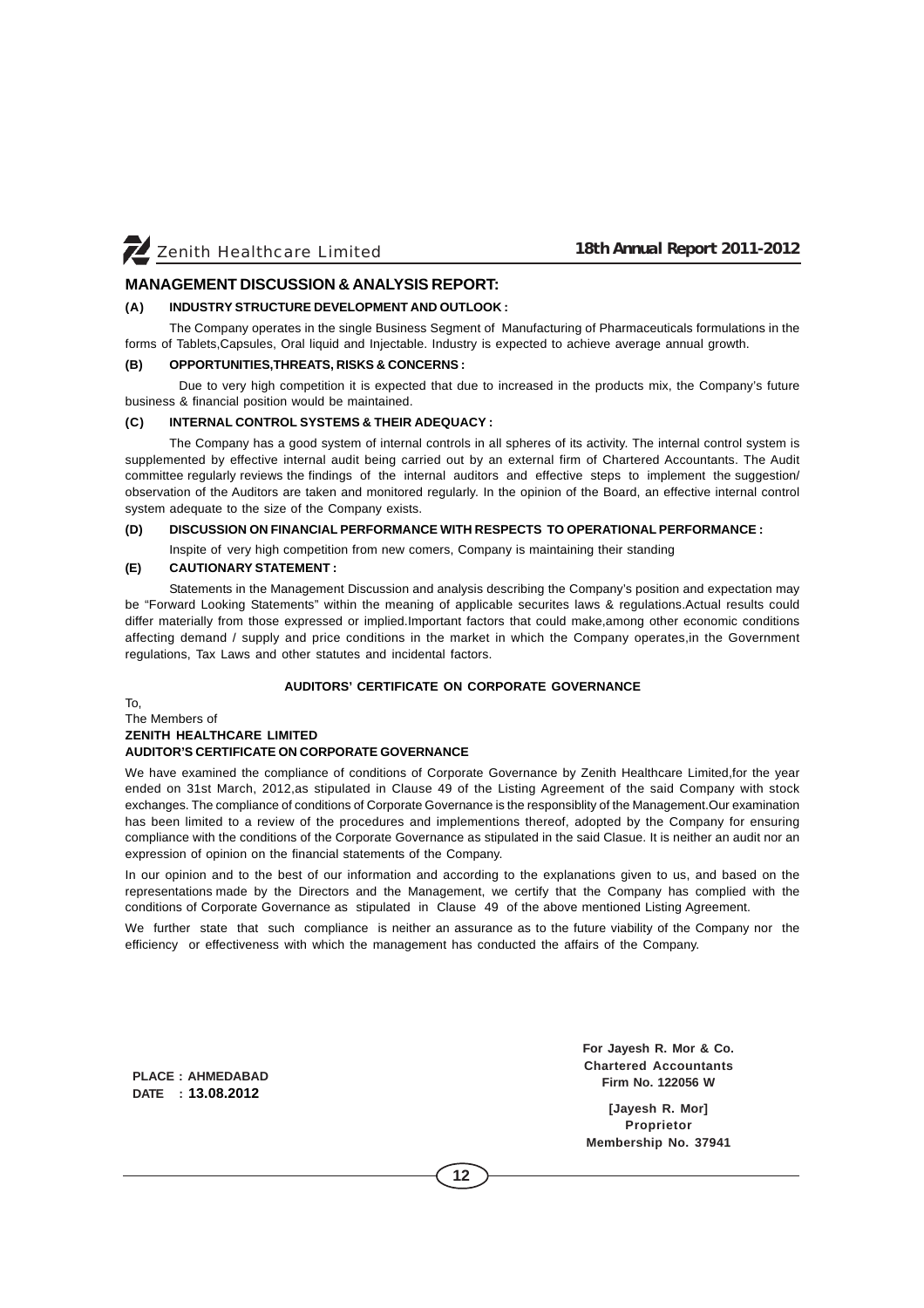

**TO**

# **AUDITORS' REPORT**

# **THE MEMBERS OF ZENITH HEALTHCARE LIMITED**

We have audited the attached Balance Sheet of Zenith Healthcare Limited as at 31st March, 2012 and the Profit and Loss Account of the Company for the year ended on that date annexed thereto and the Cash Flow Statement for the year ended on that date. These financial statements are the responsibility of the Company's management. Our responsibility is to express an opinion on these financial statements based on our audit.

We conducted our audit in accordance with auditing standards generally accepted in India.Those standards require that we plan and perform the audit to obtain reasonable assurance about whether the financial statements are free of material misstatement. An audit includes examining, on a test basis evidence supporting the amounts and disclosure in the financial statements. An audit also includes assessing the accounting principles used and significant estimates made by management, as well as evaluating the overall financial statement presentation. We believe that our audit provides a reasonable basis for our opinion.

As required by the Companies (Auditor's Report) Order, 2003(Amendment) Order, 2004 issued by the Central Government of India in terms of Sub-Section 4(A) of Section 227 of the Companies Act, 1956 of India and on the basis of such checks of the books and records of the Company as we considered appropriate and according to the information and explanation given to us, we give in the Annexure a statement on the matters spacified in paragraphs 4 and 5 of the order.

Further to our comments in the Annexure referred to in paragraph above, we report that;

- a) We have obtained all the informations and explanations which to the best of our knowledge and belief were necessary for the purpose of our audit;
- b) In our opinion, proper books of account, as required by law, have been kept by the Company so far as appears from our examination of such books;
- c) The Balance Sheet, Profit & Loss Account and Cash Flow Statement referred to in this report are in agreement with the books of accounts;
- e) On the basis of the written confirmations received from the Directors and taken on record by the Board of Directors, we report that none of the Directors is disqualified as on 31st March, 2012 from being appointed as Director in terms of Clause (g) of Sub-section (1) of Section 274 of the Companies Act, 1956.
- d) In our opinion, the Balance Sheet, Profit & Loss Account and Cash Flow Statement dealt with by this report comply with the Accounting standards referred to in Sub-section (3C) of Section 211 of the Act;
- f) In our opinion and to the best of our information and according to the explanations given to us, the said Balance Sheet and the Profit & Loss Account read together with the Accounting Policies and other notes thereon give the information required by the Companies Act, 1956, in the manner so required and give a true and fair view in conformity with the accounting principles generally accepted in India :
	- (I) In so far as it relates to Balance Sheet, of the state of affairs of the Company as at 31st March, 2012.
	- (ii) In so far as it relates to the Profit and Loss Account, of the Profit of the Company for the year ended on that date.
	- (iii) In so far as it relates to the Cash Flow statement, of the cash flows for the year ended on that date.

**PLACE : AHMEDABAD DATE : 13.08.2012**

**For Jayesh R. Mor & Co. Chartered Accountants Firm No. 122056 W [Jayesh R. Mor] Proprietor Membership No. 37941**

**13**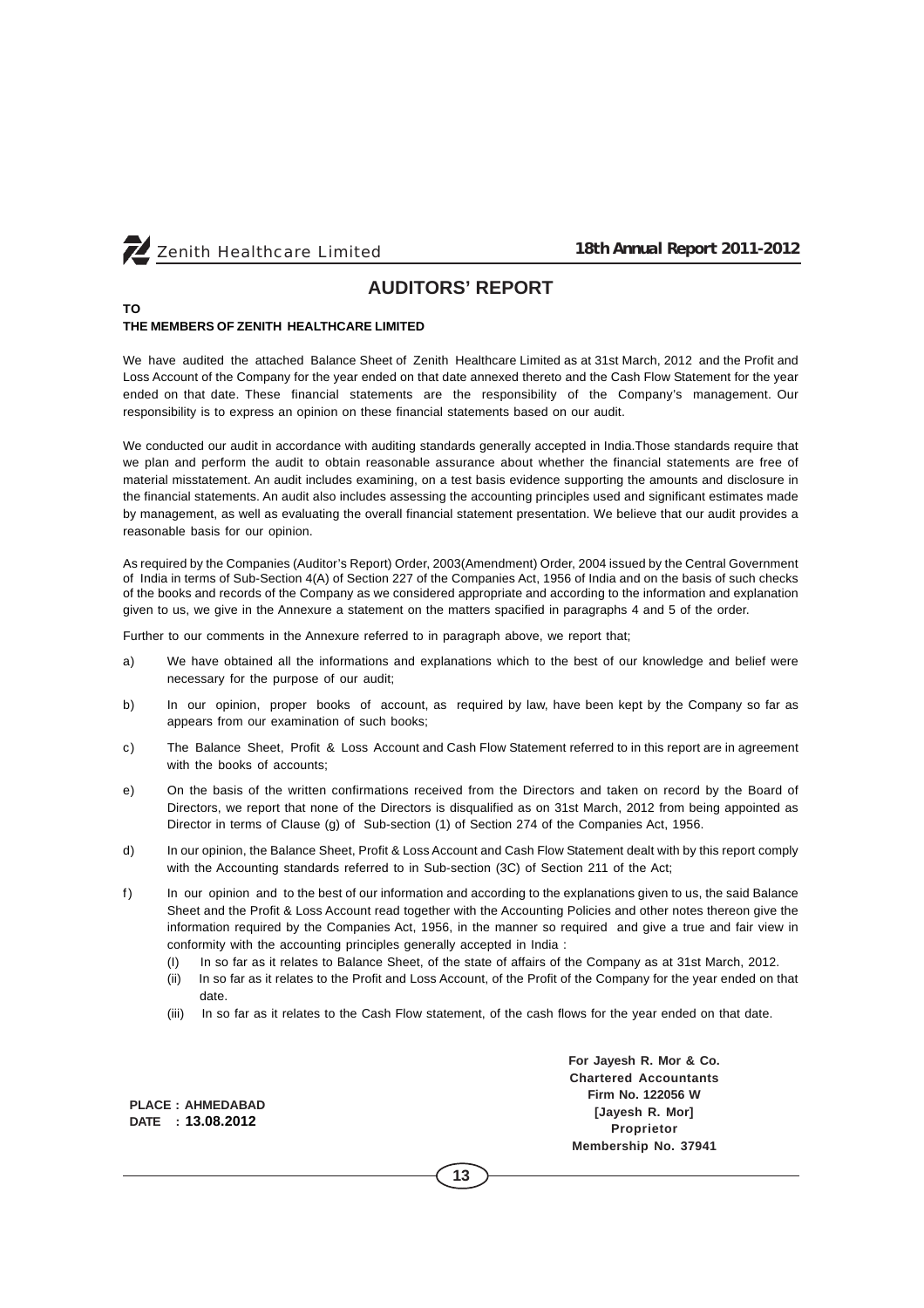

# **ANNEXURE TO THE AUDITORS' REPORT**

Referred to in paragraph 3 of the Auditor's report of even date to the members of Zenith Healthcare Limited on the financial statements as of and for the year ended March 31,2012.

- 1. In respect of its fixed assets;
	- a. The Company has maintained proper records showing full particulars including quantitative details and situation of its fixed assets on the basis of available information;
	- b. Physical verification of major assets was conducted by the Management during the year, which in our opinion is reasonable having regard to the size of the Company and nature of its assets. No material discrepancies were noticed on such verification as compared with the books of record
	- c. In our opinion, the Company has not dispossed off substantial fixed assets during the year and the going concern status of the Company is not affected.
- 2. In respect of its inventories;
	- a. As explained to us, inventories have been physically verified by the management at reasonable intervals during the year.
	- b. In our opinion and according to the information and explanations given to us, the procedures for physical verification of inventories followed by the management are reasonable and adequate in relation to the size of the Company and the nature of its business.
	- c. The Company has maintained proper records of inventories. As explained to us, there were no material discrepancies noticed physical verification of inventory as compared with the books of record.
- 3. In respect of loans, secured or unsecured, granted or taken by the Company to/from companies, firms or other parties covered in the register maintained under Section 301 of the Companies Act, 1956.
	- a. The Company has not granted loans and not taken any loan by the Company.
	- b. In our opinion and according to the information and explanations given to us, the rate of interest, wherever applicable and other terms and conditions of loan given are not prima facie prejudicial to the interest of the Company.
	- c. In respect of loans granted by the Company, the interest and principal amount are repayable on demand.
- 4. In our opinion, there are an adequate internal control procedures commensurate with the size of the Company and the nature of its business with regard to purchase of inventory, fixed assets and for the sale of goods. During the course of our audit, no major weakness has been noticed in internal controls.
- 5. In our opinion and according to the information and explanation given to us, there are no transactions that need to be entered into the register in pursuance of Section 301 of the Companies Act,1956. The Company has not made any transaction to be entered in to a registered in pursuance of Section 301 of the Companies Act, 1956.
- 6. As informed, the Company has not accepted any deposits from the public.
- 7. In our opinion, the Company has an adequate internal audit system, which was conducted by an independent firm of Chartered Accountants, which in our opinion is commensurate with its size and nature of its business.
- 8. According to the information and explanation given to us, proper records have been maintained as prescribed by the Central Government under Section 209(1) (d) of the Companies Act, 1956.
- 9. In respect of statutory dues:
	- a. According to the records of the Company, the Company is generally regular in depositing with appropriate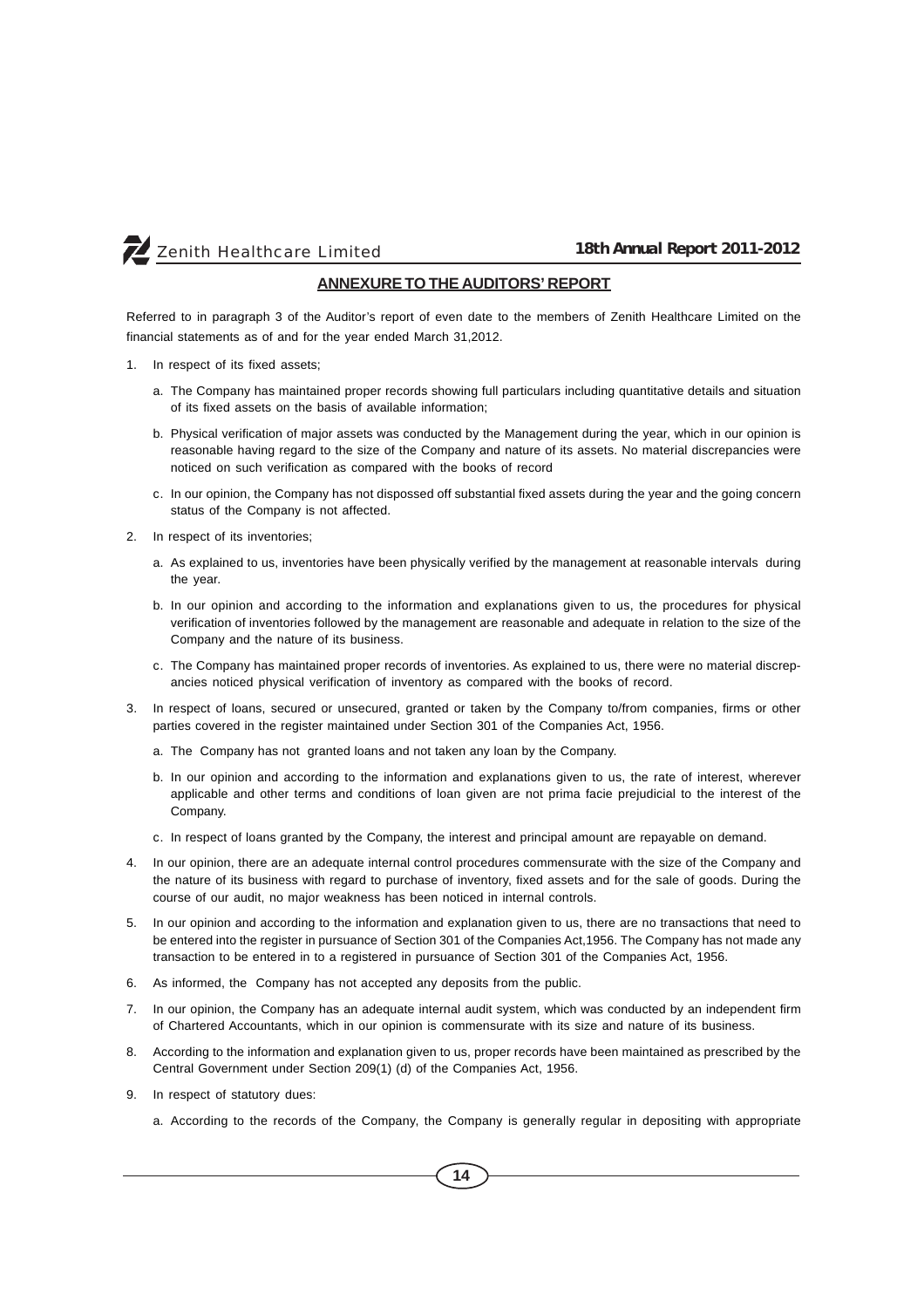

authorities undisputed statutory dues including provident fund, income-tax, sales-tax, wealth-tax, E.S.I.C.,

excise, cess and any other material statutory dues applicable to it.

- b. According to the information and explanation given to us, no undisputed amounts payable in respect of income tax, sales tax, wealth-tax, custom duty, excise, cess were in arrears, as at 31st March,2012 for a period of more than six months from the date they became payable.
- c. According to the information and explanation given to us, there are no dues of income-tax, sales-tax, wealth-tax, custom duty, excise, cess etc.which have not been deposited on account of any dispute.
- 10. The Company does not have any accumulated losses at the ended of the financial year and has not incurred cash losses in the financial year immediately preceding such financial year.
- 11. Based on our examination and explanation given by the managment, the Company has no dues to financial institutions, banks or debentureholders.
- 12. Based on our examination and according to the information and explanation given to us, the Company has not granted loans and advances on the basis of security by way of pledge of shares, debentures and other securities.
- 13. In our opinion, the Company is not a chit fund or a nidhi/mutual benefit fund/society, therefore, clause 4(xiii) of the Companies (Auditor's Report) Order 2003 is not applicable to the Company.
- 14. In our opinion and based on our examination of the records, the Company has maintain proper records of transaction and contracts in respect of trading in securities and other investments and timely entries have been made there in. All shares and other investments have been held by the Company in its own name.
- 15. On the basis of the information and explanations given to us, the Company has not given any guarantee for loans taken by others from banks or financial institutions.
- 16. The Company has not obtained any terms loans.
- 17. On the basis of our examination of the books of accounts and the informations and explanations given to us, no funds have been raised on short-term basis that have been used for long term investment and vice versa.
- 18. The Company has not made any preferential allotment of shares to parties and Companies covered in the regester maintained under Section 301 of the Companies Act, 1956.
- 19. During the year, the Company has not issued any debentures.
- 20. The Company has not raised any money by way of public issues during the year.
- 21. According to the information and explanation given to us, no fraud on or by the Company has been noticed or reported during the course of our audit.

**For Jayesh R. Mor & Co. Chartered Accountants Firm No. 122056W**

**PLACE : AHMEDABAD DATE : 13.08.2012**

**[Jayesh R. Mor] Proprietor Membership No. 37941**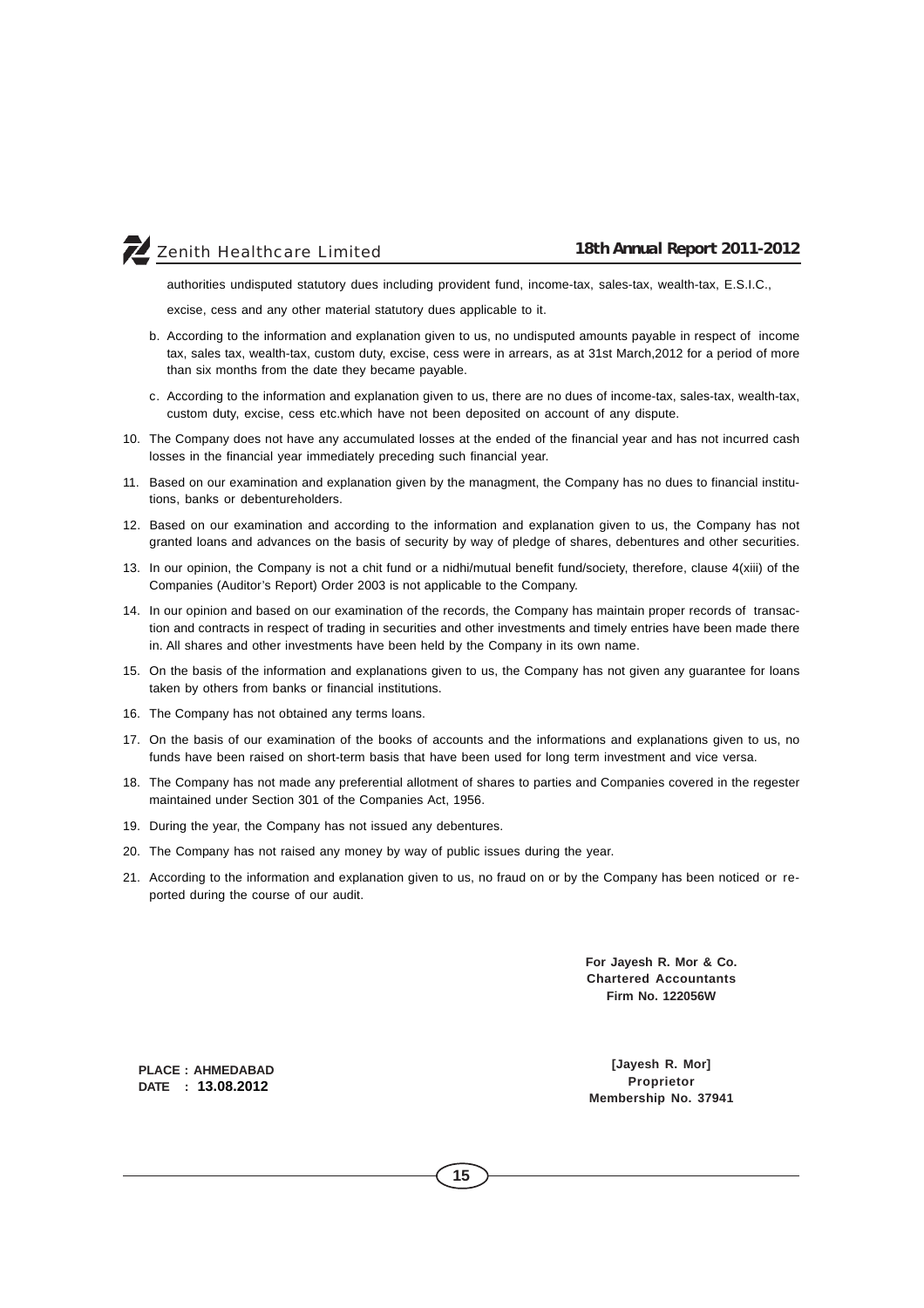| Z Zenith Healthcare Limited                                   |                |                      |                                            | 18th Annual Report 2011-2012  |  |
|---------------------------------------------------------------|----------------|----------------------|--------------------------------------------|-------------------------------|--|
| <b>BALANCE SHEET AS AT 31st MARCH 2012</b>                    |                |                      | (Amount in Rs.)                            |                               |  |
| <b>PARTICULARS</b>                                            | <b>NOTE NO</b> |                      | <b>ASAT</b><br>31-03-2012                  | AS AT                         |  |
| <b>I EQUITY AND LIABILITIES</b>                               |                |                      |                                            | 31-03-2011                    |  |
| 1. Sharesholders' Funds:                                      |                |                      |                                            |                               |  |
| (a) Share Capital                                             | 1              | 53,739,000           |                                            | 53,739,000                    |  |
| (b) Reserves & Surplus                                        | $\overline{2}$ | 9,400,274            | 63,139,274                                 | 9,288,095<br>63,027,095       |  |
| 2. Non-current liabilities                                    |                |                      |                                            |                               |  |
| (a) Long-term borrowings                                      |                |                      |                                            |                               |  |
| (b) Deferred Tax liabilities (Net)                            | 3              | 266,513              |                                            | 300,477                       |  |
| (C) Other long-term liabilities<br>(d) Long-term provisions   |                |                      |                                            |                               |  |
|                                                               |                |                      | 266,513                                    | 300,477                       |  |
| 3. Current Liabilities                                        | 4              |                      |                                            |                               |  |
| (a) Short-term borrowing                                      |                |                      |                                            | 382,415                       |  |
| (b) Trade payables                                            |                | 5,998,457            |                                            | 3,968,716                     |  |
| (c) Other current liabilities                                 |                |                      |                                            |                               |  |
| (d) Short-term provision                                      |                | 707,017              | 6,705,474                                  | 1,807,217<br><u>6,158,348</u> |  |
| <b>TOTAL</b>                                                  |                |                      | 70,111,261                                 | 69,485,920                    |  |
| <b>II ASSETS</b>                                              |                |                      |                                            |                               |  |
|                                                               |                |                      |                                            |                               |  |
| 1. Non-Current Assets<br>(a) Fixed assets                     |                |                      |                                            |                               |  |
| (i) Tangible assets                                           | 5              | 11,078,907           |                                            | 11,301,394                    |  |
| (ii) Intangible assets                                        |                | 143,000              |                                            |                               |  |
| (b) Non-current investments                                   | 6              | 1,971,693            |                                            | 1,970,487                     |  |
| (c) Deferred tax assets (net)                                 |                |                      |                                            |                               |  |
| (d) Long-term loans and advances                              | $\overline{7}$ | 10,119,688           |                                            | 11,379,851                    |  |
|                                                               |                |                      | 23,313,288                                 | 24,651,732                    |  |
| 2. Current Assets                                             |                |                      |                                            |                               |  |
| (a) Inventories                                               | 8              | 10,407,838           |                                            | 9,873,689                     |  |
| (b) Trade receivables                                         | 9              | 22,572,400           |                                            | 23,990,111                    |  |
| (c) Cash and bank balance                                     | 10<br>11       | 10,236,215           |                                            | 7,465,537                     |  |
| (d) Short-term loans and advances<br>(e) Other current assets | 12             | 3,231,990<br>349,530 |                                            | 3,317,193<br>187,659          |  |
|                                                               |                |                      | 46,797,973                                 | 44,834,189                    |  |
| <b>TOTAL</b>                                                  |                |                      | 70,111,261                                 | 69,485,920                    |  |
| Significant Accounting policies and                           |                |                      |                                            |                               |  |
| Notes on Accounts                                             | 21             |                      |                                            |                               |  |
| As per our report of even date                                |                |                      | For and on behalf of the Board of Director |                               |  |
| for JAYESH R. MOR & CO.                                       |                |                      | <b>MAHENDRA RAYCHA</b>                     |                               |  |
| <b>Chartered Accountants</b>                                  |                |                      | Chairman & Managing Director               |                               |  |
| Firm No.122056W                                               |                |                      |                                            |                               |  |
| Jayesh R. Mor<br>Proprietor                                   |                |                      | <b>AKSHIT RAYCHA</b>                       |                               |  |
| Membership No.37941                                           |                |                      | Joint Managing Director                    |                               |  |
|                                                               |                |                      |                                            |                               |  |
| <b>PLACE: AHMEDABAD</b>                                       |                |                      |                                            |                               |  |
|                                                               |                |                      | <b>PLACE: AHMEDABAD</b>                    |                               |  |

**DATE : 13.08.2012 DATE : 13.08.2012**

**16**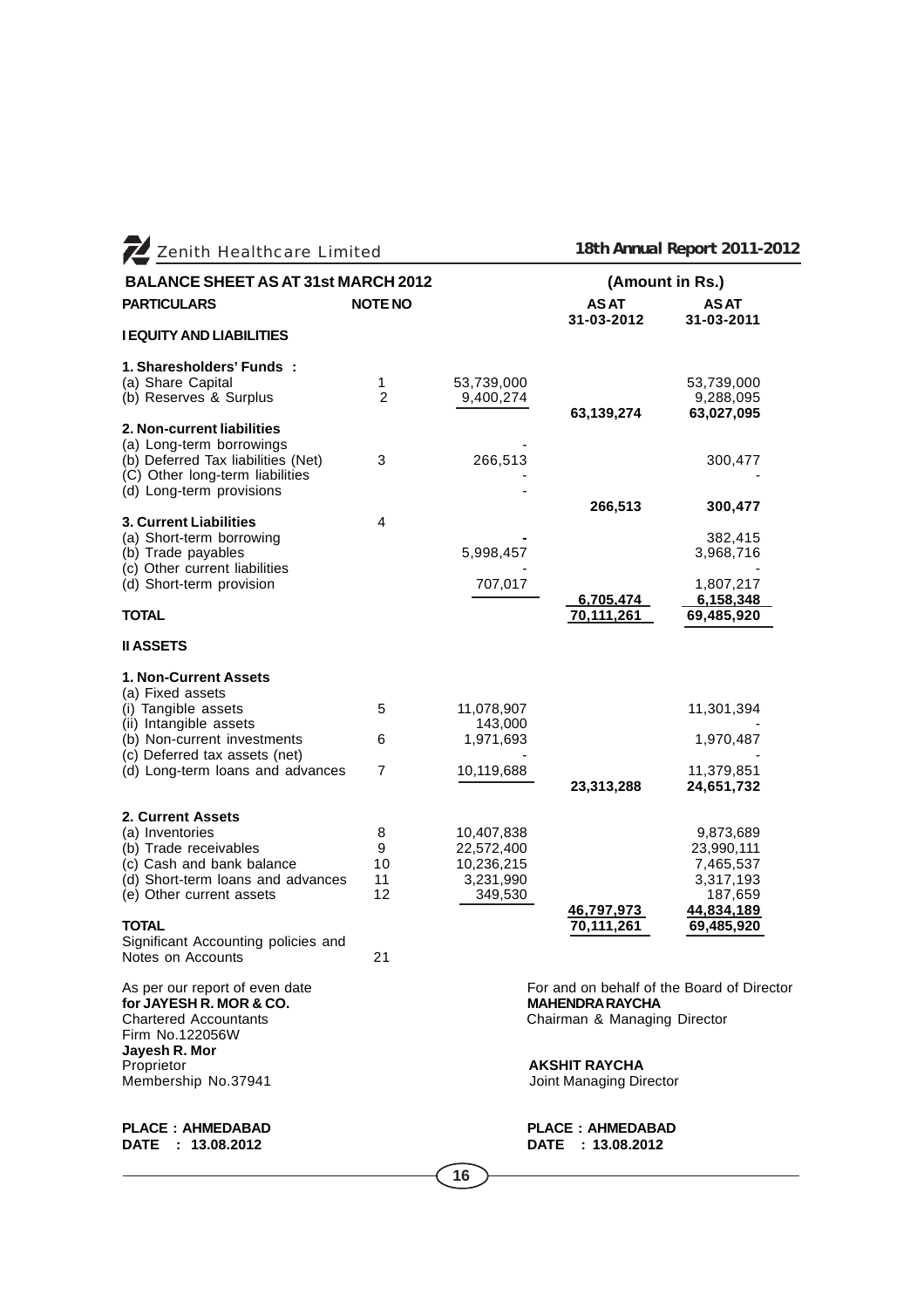

## **Statement of PROFIT & LOSS for the year ended 31ST MARCH 2012**

| <b>PARTICULARS</b>                                 | <b>NOTE NO</b> | (Amount in Rs.)<br>For the Year<br><b>Ended</b><br>31.03.2012 | For the Year<br><b>Ended</b><br>31.03.2011 |
|----------------------------------------------------|----------------|---------------------------------------------------------------|--------------------------------------------|
| I. Revenue from operations<br>(Net of Excise Duty) | 13             | 38,029,000                                                    | 43,905,805                                 |
| II. Other income<br>III. Total revenue             | 14             | 1,310,176<br>39,339,176                                       | 804,851<br>44,710,656                      |
| <b>IV. Expenses</b>                                |                |                                                               |                                            |
| (a) Cost of raw and packing<br>materials consumed  | 15             | 17,189,271                                                    | 17,234,807                                 |
| (b) Purchase of Stock-in-trade                     | 16             | 4,449,497                                                     | 5,838,173                                  |
| (c) Change in inventories                          | 17             | (6, 36, 450)                                                  | 90,492                                     |
| (d) Employees benefit expense                      | 18             | 6,204,814                                                     | 6,018,742                                  |
| (e) Finance Cost                                   | 19             | 12,563                                                        | 153,487                                    |
| (f) Depreciation and amortisation expense          | 5              | 1,525,570                                                     | 1,606,898                                  |
| (g) Other Expenses                                 | 20             | 1,03,78,527                                                   | 9,854,225                                  |
| <b>Total Expenses</b>                              |                | 39,123,792                                                    | 40,796,824                                 |
| V. Profit Before Exceptional items and Tax         |                | 215,384                                                       | 3,913,832                                  |
| <b>VI. Exceptional items</b>                       |                |                                                               |                                            |
| VII. Profit before Tax                             |                | 215,384                                                       | 3,913,832                                  |
| VIII. Tax Expense:                                 |                |                                                               |                                            |
| (i) Current Tax/Provision for Tax                  |                | 105,000                                                       | 1,285,000                                  |
| (ii) Deferred Tax                                  |                | (33,964)                                                      | (36,608)                                   |
| (iii) Short/(Excess) Provision of I.T.             |                | 32,169                                                        | 34,439                                     |
| <b>Total Tax Expense</b>                           |                | 103,205                                                       | 1,282,831                                  |
| IX. Profit for the year from Continuing Operations | 112,179        | 2,631,001                                                     |                                            |
| X. Earning Per Share (Basic/Diluted) (Rs.)         |                |                                                               |                                            |
| (Face value of Re. 1/- each)                       |                | 0.002                                                         | 0.049                                      |
|                                                    |                |                                                               |                                            |
|                                                    |                |                                                               |                                            |

Significant Accounting policies and Notes on Accounts 21

**for JAYESH R. MOR & CO.** Chartered Accountants<br>Firm No.122056W

**Jayesh R. Mor** Proprietor **AKSHIT RAYCHA**

**PLACE : AHMEDABAD PLACE : AHMEDABAD**

As per our report of even date **For and on behalf of the Board of Directors** 

Firm No.122056W **MAHENDRA RAYCHA** Chairman & Managing Director

Joint Managing Director

**DATE : 13.08.2012 DATE : 13.08.2012**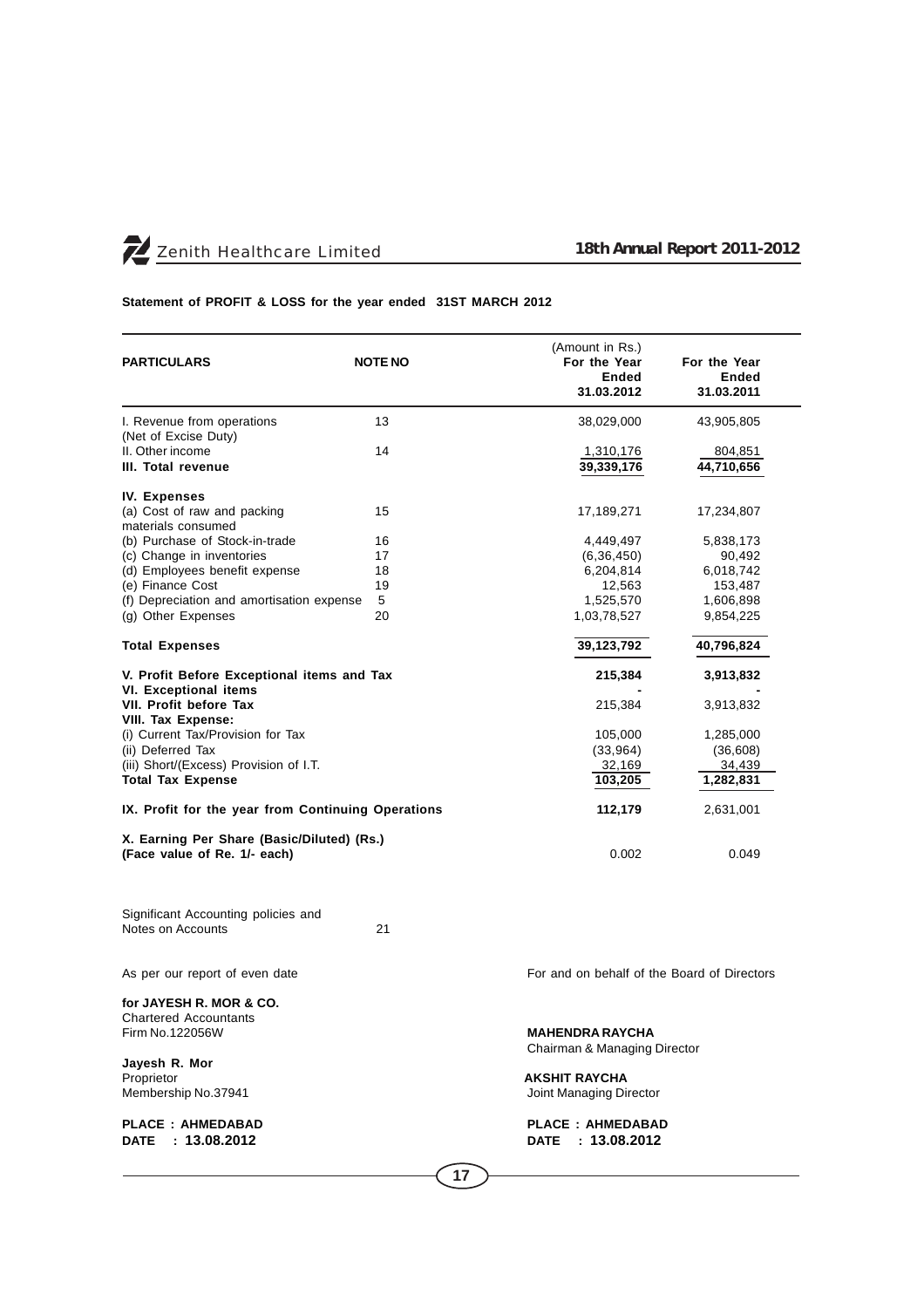

# **CASH FLOW STATEMENT**

**for the Year Ended March 31, 2012**

|                                                             |     |             | (Amount in Rs.) |
|-------------------------------------------------------------|-----|-------------|-----------------|
| <b>PARTICULARS</b>                                          |     | AS AT       | AS AT           |
|                                                             |     | 31.03.2012  | 31.03.2011      |
| A CASH FLOW FROM OPERATING ACTIVITIES                       |     |             |                 |
| Profit before tax from Continuing Operations<br>Adjustments |     | 215384      | 3913832         |
| Depreciation and amortisation expense                       |     | 1,525,570   | 1,606,898       |
| <b>Finance Cost</b>                                         |     | 12,563      | 153,487         |
| Interest Income on Non Current Investments                  |     | (693,002)   | (559, 318)      |
| Interest Income on Current Investments                      |     |             |                 |
| Interest Income on Current Assets                           |     | (164, 995)  | (216, 987)      |
| Dividend on Non Current Investments                         |     | (9,686)     | (5,754)         |
| Other Operating Income                                      |     | (442, 493)  | (22, 792)       |
| <b>Operating Profit Before Working Capital Changes</b>      |     |             |                 |
| from Continuing Operation                                   |     | 443,341     | 4,869,366       |
| <b>Adjustments For Changes In Working Capital from</b>      |     |             |                 |
| <b>Continuing Operations:</b>                               |     |             |                 |
| - (INCREASE)/DECREASE in Inventories                        |     | (534, 149)  | 263,093         |
| - (INCREASE)/DECREASE in Trade receivables                  |     | 1,417,711   | (1,388,884)     |
| - (INCREASE)/DECREASE in Short-term Loans and Advances      |     | 85,203      | (124, 208)      |
| - (INCREASE)/DECREASE in Other Current Assets               |     | (161, 871)  | 422,045         |
| - INCREASE/(DECREASE) in Trade Payables                     |     | 2,029,741   | (1,656,633)     |
| - INCREASE/(DECREASE) in DTA                                |     | (33,964)    | (36,608)        |
| - INCREASE/(DECREASE) in Other long-term liabilities        |     |             |                 |
| - INCREASE/(DECREASE) in Short-term provisions              |     | (1,100,200) | 244,490         |
| Cash (Used in) Continuing Operations                        |     |             |                 |
| - Taxes Paid (Net of Refunds) - Continuing Operation        |     |             |                 |
| Net Cash Flow from Operating Activities                     |     |             |                 |
| from Continuing Operations                                  | (A) | 2,145,812   | 2592661         |
| Net Cash from Operating Activities                          |     |             |                 |
| from Discontinuing Operations                               | (B) |             |                 |
| <b>B. CASH FLOW FROM INVESTING ACTIVITIES</b>               |     |             |                 |
| Adjustments for changes in :                                |     |             |                 |
| Purchase of Tangible/Intangible Fixed Assets                |     | (1,446,084) | (516, 248)      |
| Capital Work in Progress                                    |     |             |                 |
| Purchase of Non Current Investment:                         |     | (1,206)     | (1,924,025)     |
| Purchase of Current Investment:                             |     |             |                 |
| Long Term Loans & Advances                                  |     | 1,260,163   | 2,313,065       |
| Interest Received from Term Deposit Bank                    |     | 693,002     | 559,318         |
| Interest Income from Current Assets                         |     | 164,995     | 216,987         |
| Other Income                                                |     | 442,493     | 22,792          |
| Dividend Income                                             |     | 9,686       | 5,754           |
| Net Cash Flow From Investing Activities                     |     |             |                 |
| from Continuing Operations                                  | (C) | 1,123,049   | 677,743         |
| <b>Net Cash Flow Investing Activities</b>                   |     |             |                 |
| from Discontinuing Operations                               | (D) |             |                 |
|                                                             |     |             |                 |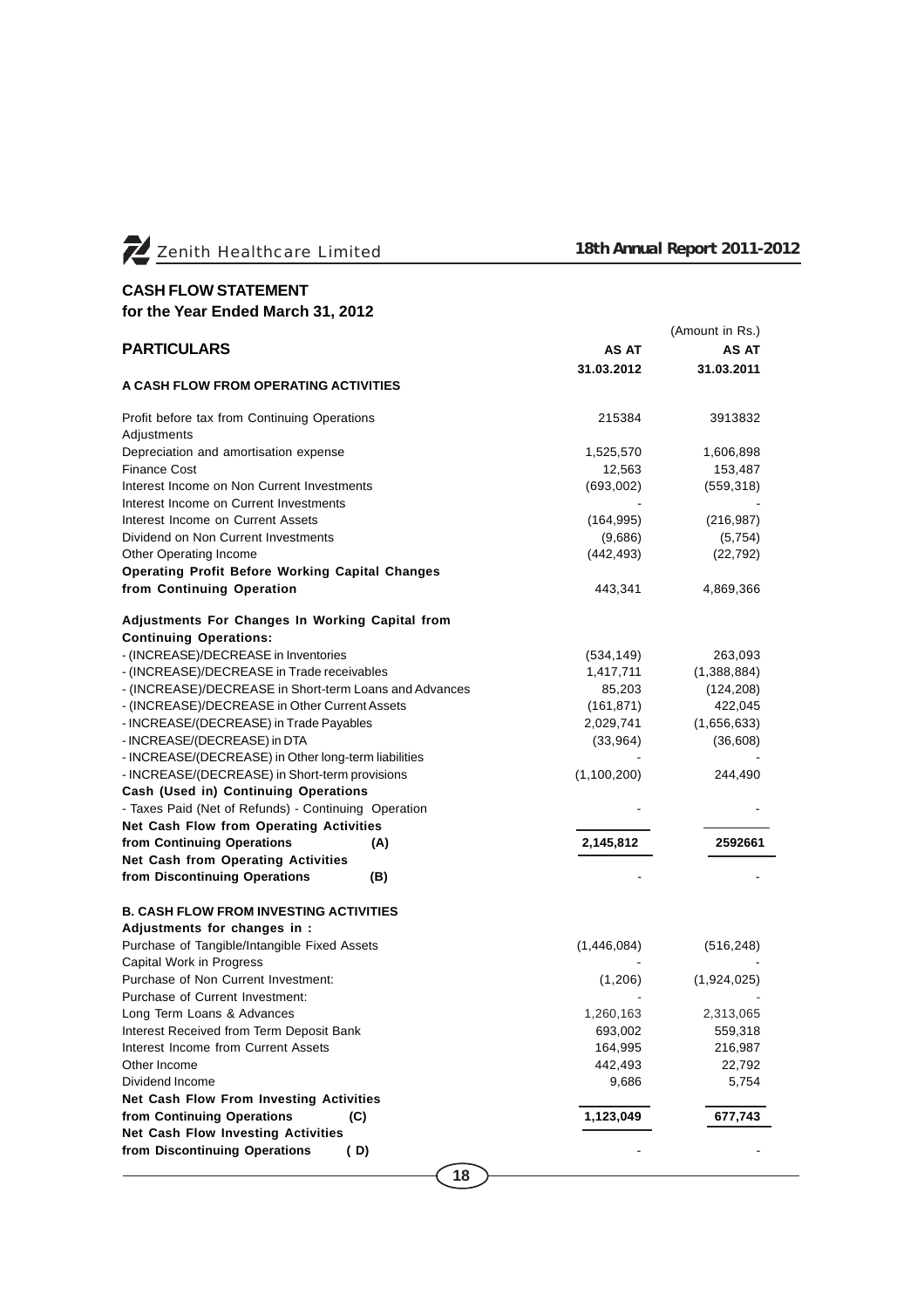

## **C. CASH FLOW FROM FINACING ACTIVITIES**

| Repaid Bank Over Draft                              | (382, 415) | (1, 129, 408) |
|-----------------------------------------------------|------------|---------------|
| <b>Finance Costs</b>                                | (12, 563)  | (153, 487)    |
| Provision for Income Tax                            | (105,000)  | (1,285,000)   |
| Adjustments                                         | 1,794      | (145, 623)    |
| Net Cash (used in)/From Finacing Activities         |            |               |
| from Continuing Operation<br>(E)                    | (498, 184) | (2,713,518)   |
| Net Cash (used in)/From Finacing Activities         |            |               |
| from Discontinuing<br>(F)                           |            |               |
| <b>Operations</b>                                   |            |               |
| Net Increase /(Decrease) in Cash & Cash Equivalents | 2,770,677  | 556,886       |
| $(A)+(B)+(C)+(D)+(E)+(F)$                           |            |               |
| Cash and Cash Equivalents As At 31.03.2011          | 7,465,537  | 6,908,651     |
| Cash & Cash Equivalents As At. 31.03.2012           | 10,236,214 | 7,465,537     |
| Cash on Hand                                        | 385,393    | 394,591       |
| Balances with banks on:                             |            |               |
| Current account                                     | 944.923    | 270,946       |
| deposit account                                     | 8,905,898  | 6,800,000     |
| Cash and bank balance as reported in balance sheet  | 10,236,214 | 7,465,537     |

**for JAYESH R. MOR & CO.** Chartered Accountants Firm No.122056W **MAHENDRA RAYCHA**

**Jayesh R. Mor** Proprietor<br>
Membership No.37941<br>
Membership No.37941

**DATE : 13.08.2012 DATE : 13.08.2012**

As per our report of even date For and on behalf of the Board of Directors

Chairman & Managing Director

Joint Managing Director

**PLACE : AHMEDABAD PLACE : AHMEDABAD**

**19**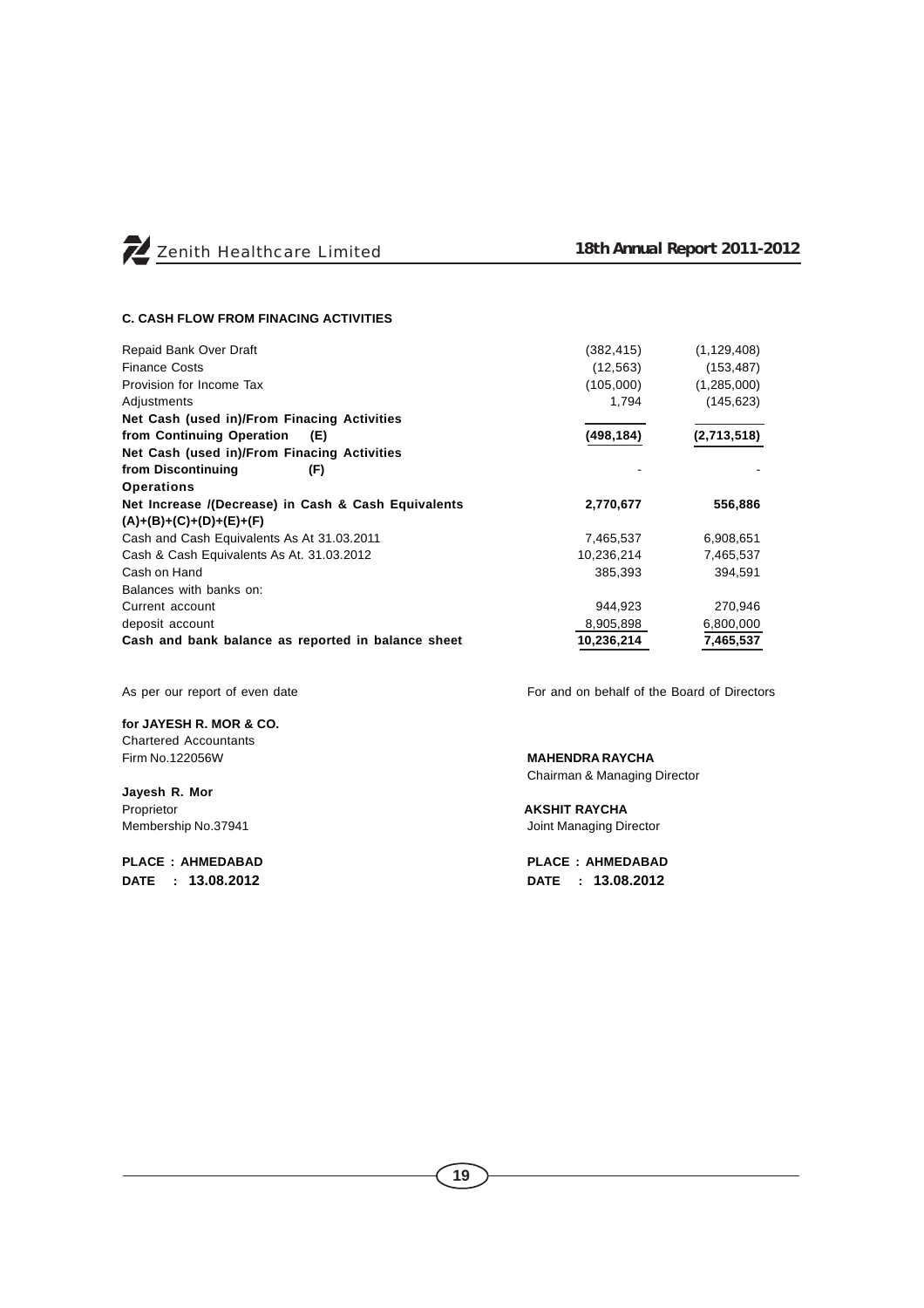| Zenith Healthcare Limited                                                                                                                                                                                                                                                                                                                                                                                                                                                                                                                                                         |                                      |                                                                                                                                         | 18th Annual Report 2011-2012                                                                                                         |
|-----------------------------------------------------------------------------------------------------------------------------------------------------------------------------------------------------------------------------------------------------------------------------------------------------------------------------------------------------------------------------------------------------------------------------------------------------------------------------------------------------------------------------------------------------------------------------------|--------------------------------------|-----------------------------------------------------------------------------------------------------------------------------------------|--------------------------------------------------------------------------------------------------------------------------------------|
| NOTES TO BALANCE SHEET FOR THE YEAR ENDED 31st MARCH, 2012                                                                                                                                                                                                                                                                                                                                                                                                                                                                                                                        |                                      |                                                                                                                                         |                                                                                                                                      |
| <b>PARTICULARS</b>                                                                                                                                                                                                                                                                                                                                                                                                                                                                                                                                                                |                                      | AS AT<br>31.03.2012                                                                                                                     | (Amount in Rs.)<br>AS AT<br>31.03.2011                                                                                               |
| <b>NOTE NO: 1 SHARE CAPITAL:</b><br>(a) Authorised<br>110000000 Equity shares of Re. 1/- each                                                                                                                                                                                                                                                                                                                                                                                                                                                                                     |                                      | 110,000,000                                                                                                                             | 110,000,000                                                                                                                          |
| (b) Issued, Subscribed & Paid up capital :<br>53739000 Equity shares of Re. 1/- each (Previous<br>year 53739000 Equity shares of Re. 1/- each)                                                                                                                                                                                                                                                                                                                                                                                                                                    | <b>TOTAL</b>                         | 53,739,000<br>53,739,000                                                                                                                | 53,739,000<br>53,739,000                                                                                                             |
| <b>NOTE NO: 2 RESERVES &amp; SURPLUS:</b><br>(a) Capital Reserve<br>(b) General Reserve<br>(c) Amalgmation Reserve<br>(d) Surplus in statement of Profit and Loss<br>(i) As per Last Balance Sheet<br>(ii) Profit for the Year                                                                                                                                                                                                                                                                                                                                                    | 9,124,554<br>112,179<br><b>TOTAL</b> | 137,089<br>10,215<br>16,237<br>9,236,733<br>9,400,274                                                                                   | 137,089<br>10,215<br>16,237<br>6,493,554<br>2,631,001<br>9,124,554<br>9,288,095                                                      |
| <b>NOTE NO: 3 NON CURRENT LIABILITIES</b><br>(a) Defferred Tax Liabilities (Net)<br>(i) Depreciation<br><b>NOTE NO: 4 CURRENT LIABILITIES</b>                                                                                                                                                                                                                                                                                                                                                                                                                                     | <b>TOTAL</b>                         | 266,513<br>266,513                                                                                                                      | 300,477<br>300,477                                                                                                                   |
| (a) Short Term Borrowings<br>(i) Secured - State Bank of India Overdraft facility against Fixed Deposit<br>(b) Trade Payables<br>(i) Trade Payable for Goods<br>(ii) Trade Payable for Expenses<br>(c) Short Term Provision<br><b>Provision for Salary</b><br>(i)<br>(ii) Provision for Bonus<br>(iii) Provision for Professional Tax<br>(iv) Provision for E.S.I.<br>(v) CST Payable<br>(vi) TDS Payable<br>(vii) Provision For Income Tax 2010 - 2011 Payable<br>(viii) Provision For Income Tax 2011 - 2012 Payable<br>(ix) Provision for Expense<br>(x) Vat Payable at Branch | <b>TOTAL</b><br><b>TOTAL</b>         | 3315557<br>2682900<br>5,998,457<br>108,518<br>277,800<br>15,900<br>7,581<br>17,290<br>102,598<br>22,602<br>105,000<br>49,728<br>707,017 | 382,415<br>2,426,316<br>1.542.400<br>39,68,716<br>315,000<br>2,270<br>6,690<br>103,104<br>1,285,000<br>62,953<br>32,200<br>1,807,217 |
| <b>NON CURRENT ASSETS</b>                                                                                                                                                                                                                                                                                                                                                                                                                                                                                                                                                         |                                      |                                                                                                                                         |                                                                                                                                      |

### **NOTE NO : 5 Fixed Assets**

| SR.<br>INO. | TENGIBI E ASSETS       | <b>GROSS BLOCK</b> |           |                          | <b>DEPRECIATION</b> |            |           |                          | <b>NET BLOCK</b> |            |            |
|-------------|------------------------|--------------------|-----------|--------------------------|---------------------|------------|-----------|--------------------------|------------------|------------|------------|
|             |                        | As at              | Addition  | <b>Deduction</b>         | Asat                | As at      | Addition  | Deduction                | Asat             | Asat       | As at      |
|             |                        | 01-04-2011         | Dur. Year | Dur. Year                | 31-03-2012          | 01-04-2011 | Dur. Year | Dur. Year                | 31-03-2012       | 31-03-2012 | 31-03-2011 |
|             | Land                   | 800.900            |           | 800.900                  |                     |            |           | 800.900                  | 800.900          |            |            |
|             | Building               | 12.533.149         | 105.000   |                          | 12.638.149          | 7.943.680  | 463.003   | $\overline{\phantom{0}}$ | 8.406.683        | 4,231,466  | 3,712,214  |
| 3           | Plant & Machinery      | 13.924.162         | 1,050,787 | 14.974.949               |                     | 10.347.215 | 610.785   | ٠                        | 10.958.000       | 4.016.949  | 6.330.266  |
|             | Electrification        | 2.142.713          |           | 2.142.713                | 1.769.998           | 51.845     |           | 1,821,843                | 320.870          | 1.449.128  |            |
| 15.         | R & D Equipment        | 1,002,038          |           | 002.038                  | 423.465             | 80.479     |           | 503.944                  | 498.094          | (74, 629)  |            |
| l 6         | Furniture & Dead Stock |                    | 1.230.203 | $\overline{\phantom{a}}$ | .230.203            | 1.057.482  | 31.262    | $\sim$                   | 1.088.744        | 141.459    | 916.023    |
|             | Vehicles               | 2.609.488          | 61.547    | $\overline{\phantom{a}}$ | 2.671.035           | 1.832.707  | 204,393   | $\overline{\phantom{a}}$ | 2.037.100        | 633,935    | 1,198,772  |
| 18          | Office Equipments      | 1.008.203          | 71.250    | $\overline{\phantom{a}}$ | 1.079.453           | 799.636    | 58,068    |                          | 857.704          | 221.749    | 577.887    |
| 19          | Office Premises        | 356.505            |           |                          | 356.505             | 131.784    | 11.236    | $\overline{\phantom{a}}$ | 143.020          | 213.485    | (81.701)   |
|             | Total                  | 35.607.361         | 1.288.584 | ۰                        | 36.895.945          | 24.305.967 | 1.511.071 | $\overline{\phantom{a}}$ | 25.817.038       | 11.078.907 | 14.828.860 |
|             | Previous Year          | 35.091.213         | 516.148   |                          | 35,607,361          | 22.699.069 | 1,606,898 | $\blacksquare$           | 24.305.967       | 11.301.394 | 12,392,144 |

**20**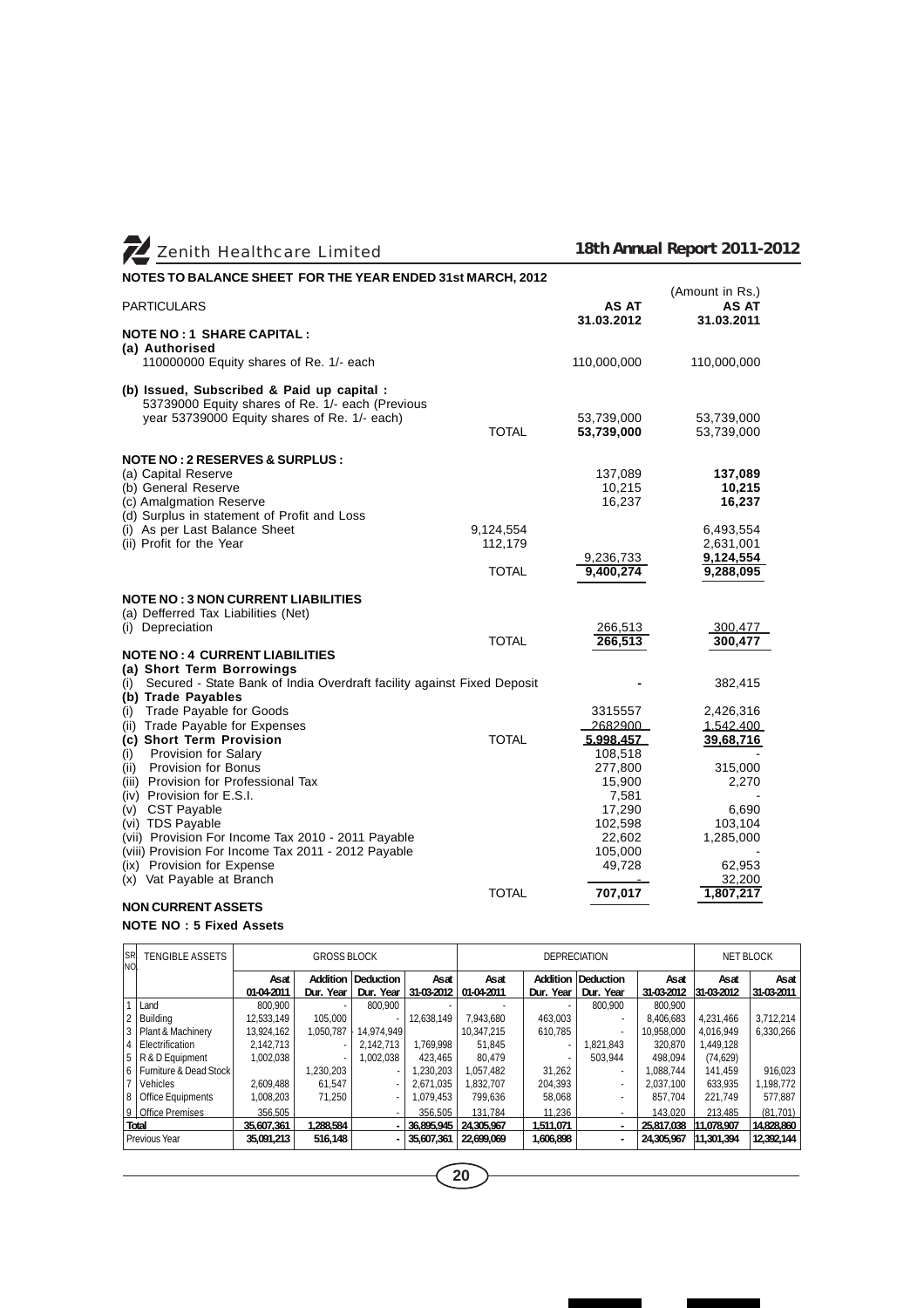| SR.   | <b>INTENGIBLE ASSETS</b>                                                 | <b>GROSS BLOCK</b>  |                       | <b>DEPRECIATION</b>    |                    | <b>NET BLOCK</b>    |                       |                        |                      |                    |                     |
|-------|--------------------------------------------------------------------------|---------------------|-----------------------|------------------------|--------------------|---------------------|-----------------------|------------------------|----------------------|--------------------|---------------------|
| NO.   |                                                                          | As at<br>01-04-2011 | Addition<br>Dur. Year | Deduction<br>Dur. Year | Asat<br>31-03-2012 | As at<br>01-04-2011 | Addition<br>Dur. Year | Deduction<br>Dur. Year | Asat<br>31-03-2012   | Asat<br>31-03-2012 | As at<br>31-03-2011 |
| 1     | <b>Computer Software</b>                                                 | $\Box$              | 157,500               |                        | 157,500            | L.                  | 14,500                |                        | 14,500               | 143,000            |                     |
| Total |                                                                          | ÷,                  |                       | 157,500                | $\overline{a}$     | 14,500              |                       | 14,500                 | 143,000              |                    |                     |
|       | <b>NOTE NO: 6 Non Current Investments</b>                                |                     |                       |                        |                    |                     |                       |                        |                      |                    |                     |
|       | (a) Equity Shares (Quoted)                                               |                     |                       |                        |                    |                     |                       |                        |                      |                    |                     |
|       |                                                                          |                     | No. of Shares         |                        | <b>Face Value</b>  |                     |                       |                        |                      |                    |                     |
|       | (i) HDFC Bank Ltd.                                                       |                     | 35                    |                        |                    | 2                   |                       |                        | 576                  |                    | 576                 |
|       | (ii) GIC Housing Ltd.                                                    |                     |                       | 300                    |                    | 10                  |                       | 2.700                  |                      |                    | 2,700               |
|       | (iii) IDBI Bank Ltd.                                                     |                     | 1440                  |                        |                    | 10                  |                       | 16,500                 |                      |                    | 16,500              |
|       | (iv) Devika Proteins Ltd.                                                |                     | 1200<br>No. of Shares |                        | <b>Face Value</b>  | 10                  |                       |                        |                      |                    |                     |
|       | (b) Unquoted Investments                                                 |                     |                       |                        |                    |                     |                       |                        |                      |                    |                     |
|       | (i) Mehta Cad Cam Systems Pvt. Ltd.<br>(ii) NSC                          |                     |                       | 3845                   |                    | 10                  |                       | 1,922,500<br>29,417    |                      | 1,922,500          | 28,211              |
|       | (Market Value of Quoted                                                  |                     |                       |                        |                    |                     |                       |                        |                      |                    |                     |
|       | Investments is $Rs. 198,895/$ )                                          |                     |                       |                        |                    | <b>TOTAL</b>        |                       | 1,971,693              |                      | 1,970,487          |                     |
|       | NOTE NO: 7 Long-Term Loans & Advances                                    |                     |                       |                        |                    |                     |                       |                        |                      |                    |                     |
|       | (a) Unsecured considered Good                                            |                     |                       |                        |                    |                     |                       |                        |                      |                    |                     |
|       | (b) Inter Corporate Deposit                                              |                     |                       |                        |                    |                     |                       | 826,900                |                      | 1,875,700          |                     |
|       | (d) Advances recoverable in Cash or in Kind                              |                     |                       |                        |                    |                     |                       | 9,292,788              |                      | 9,504,151          |                     |
|       | <b>NOTE NO: 8 Inventories</b><br>(As certified by the Management)        |                     |                       |                        |                    | <b>TOTAL</b>        |                       | 10,119,688             |                      | 11,379,85          |                     |
|       | (a) Raw materials                                                        |                     |                       |                        |                    |                     |                       | 2643840                |                      | 2834556            |                     |
|       | (b) Packing materials                                                    |                     |                       |                        |                    |                     |                       | 1794823                |                      | 1,385,010          |                     |
|       | (c) Finished Goods                                                       |                     |                       |                        |                    |                     |                       | 2560242                |                      | 2692378            |                     |
|       | (d) Stock in Trade (Trading/Transit/Branch Stock)<br>(e) Work in process |                     |                       |                        |                    |                     |                       | 2559631<br>824302      |                      | 2548218<br>388,527 |                     |
|       | (f) Laboratory Chemicals                                                 |                     |                       |                        |                    |                     |                       | 25000                  |                      |                    | 25,000              |
|       |                                                                          |                     |                       |                        |                    | <b>TOTAL</b>        |                       | 10,407,838             |                      | 9,873,689          |                     |
|       | <b>SCHEDULE: 9 Trade Receivables</b>                                     |                     |                       |                        |                    |                     |                       |                        |                      |                    |                     |
|       | (a) Outstanding for a period exceeding six months                        |                     |                       |                        |                    |                     |                       |                        |                      |                    |                     |
|       | from the date they are due for payment<br>(i) Unsecured considered good  |                     |                       |                        |                    |                     |                       |                        | 6,834,721            | 5,646,587          |                     |
|       | (ii) Considered doubtful                                                 |                     |                       |                        |                    |                     |                       |                        | 2,073,995            | 2,071,219          |                     |
|       | (b) Others                                                               |                     |                       |                        |                    |                     |                       |                        |                      |                    |                     |
|       | (i) Unsecured considered good                                            |                     |                       |                        |                    |                     |                       |                        | 13,639,642           | 16,210,055         |                     |
|       | (ii) Considered doubtful                                                 |                     |                       |                        |                    | <b>TOTAL</b>        |                       |                        | 24,042<br>22,572,400 | 23,990,111         | 62,250              |
|       | <b>SCHEDULE: 10 Cash and Cash equivalents</b>                            |                     |                       |                        |                    |                     |                       |                        |                      |                    |                     |
|       | 1. Balance with Banks<br>(a) Deposits                                    |                     |                       |                        |                    |                     |                       |                        |                      |                    |                     |
|       | (i) Fixed Deposits with                                                  |                     |                       |                        |                    |                     |                       |                        |                      |                    |                     |
|       | State Bank of India                                                      |                     |                       |                        |                    |                     |                       | 5,345,784              |                      | 6,800,000          |                     |
|       | <b>Coporation Bank</b>                                                   |                     |                       |                        |                    |                     |                       | 3,560,784              |                      |                    |                     |
|       | (b) Current Account<br>(i) Allahabad Bank                                |                     |                       |                        |                    |                     |                       | 263,606                |                      |                    | 9,807               |
|       | (ii) Punjab National Bank                                                |                     |                       |                        |                    |                     |                       | 71,169                 |                      |                    | 70,643              |
|       | (iii) Punjab National Bank                                               |                     |                       |                        |                    |                     |                       | 10331                  |                      |                    | 10,331              |
|       | (iv)Union Bank of India<br>(v) PNB Allotment Money collection A/c.       |                     |                       |                        |                    |                     |                       | 289,066<br>5,000       |                      | 175,165            | 5,000               |
|       | (vi)State Bank of India                                                  |                     |                       |                        |                    |                     |                       | 305,752                |                      |                    |                     |
|       | 2. Cash on Hand                                                          |                     |                       |                        |                    |                     |                       |                        |                      |                    |                     |
|       | $(a)$ Branch $/H.O.$                                                     |                     |                       |                        |                    |                     |                       | 385,077                |                      | 392,440            |                     |
|       | (b) Petty Cash                                                           |                     |                       |                        |                    |                     |                       |                        | 316                  |                    | 2,151               |
|       |                                                                          |                     |                       |                        |                    |                     |                       | 10,236,215             |                      | 7,465,537          |                     |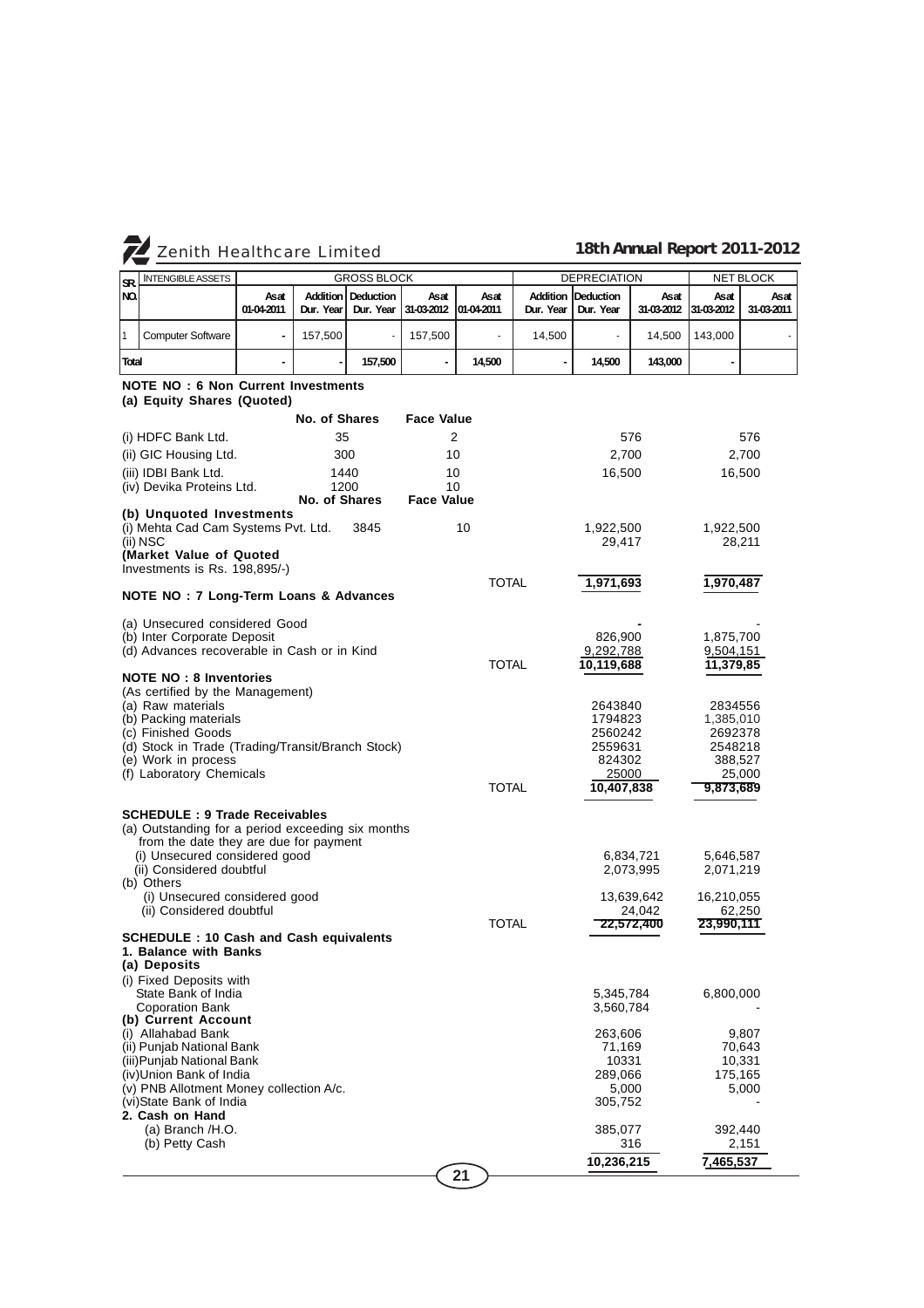Zenith Healthcare Limited *18th Annual Report 2011-2012*

## **NOTE NO : 11 Short Term Loans and Advances**

| (a) Advancs to related parties                    |              | 259.144   | 240.288   |
|---------------------------------------------------|--------------|-----------|-----------|
| (b) Non Corporate Advances                        |              | 1,150,000 | 650,000   |
| (c) Loans & Advances to Employees                 |              | 158.026   | 142.073   |
| (d) Security Deposits                             |              | 376.376   | 462.609   |
| (e) Advance Income Tax                            |              | 1,140,496 | 1667076   |
| (f) TDS on Interest Income                        |              | 147,948   | 155147    |
|                                                   | <b>TOTAL</b> | 3,231,990 | 3,317,193 |
| <b>SCHEDULE: 12 Other Current Assets</b>          |              |           |           |
| Excise PLA/Cenvat/Prepaid Expenses/ Misc. Account |              | 349.530   | 187,659   |
|                                                   | <b>TOTAL</b> | 349,530   | 187,659   |

# **NOTE NO FORMING PART OF STATEMENT OF PROFIT AND LOSS FOR THE YEAR ENDED 31st MARCH, 2012**

| <b>PARTICULARS</b>                                                                                                                     |              | AS AT<br>31.03.2012                          | (Amount in Rs.)<br>AS AT<br>31.03.2011       |
|----------------------------------------------------------------------------------------------------------------------------------------|--------------|----------------------------------------------|----------------------------------------------|
| <b>NOTE NO: 13 Revenue From Operations</b><br>(a) Sale of products<br>(b) Sale of Services<br>(c) Other operating revenues             | <b>TOTAL</b> | 38344595<br>1748951<br>10994<br>40104540     | 40903336<br>4453455<br>9664<br>45366455      |
| Less: Excise Duty                                                                                                                      | <b>TOTAL</b> | 2075540<br>38,029,000                        | 1460650<br>43,905,805                        |
| NOTE NO: 14 Other Income<br>(a) Interest Income<br>(i) On Term Deposit with Bank Deposits<br>(ii) On Current Assets<br>(iii) On Others |              | 693002<br>164995<br>4973                     | 559318<br>216987<br>4792                     |
| (b) Dividend Income<br>(i) On Non-current Investments<br>(ii) On current Investments                                                   |              | 9686                                         | 5754                                         |
| (c) Adjustment to the Carring Amount Kasar Income<br>(e) Rental Income From Investment in Properties                                   | <b>TOTAL</b> | 419520<br>18000<br>1,310,176                 | 18000<br>804.851                             |
| NOTE NO: 15 Cost of Raw And Packing Materials                                                                                          |              |                                              |                                              |
| (a) Consumed<br><b>Opening Stock</b><br>Add: Purchase (Net)<br>Less: Closing Stock                                                     | <b>TOTAL</b> | 4244566<br>17408368<br>4463663<br>17,189,271 | 4369351<br>17110022<br>4244566<br>17,234,807 |
| NOTE NO: 16 Purchase of Stock-in-trade<br>(a) Traded Goods                                                                             | <b>TOTAL</b> | 4449497                                      | 5838173                                      |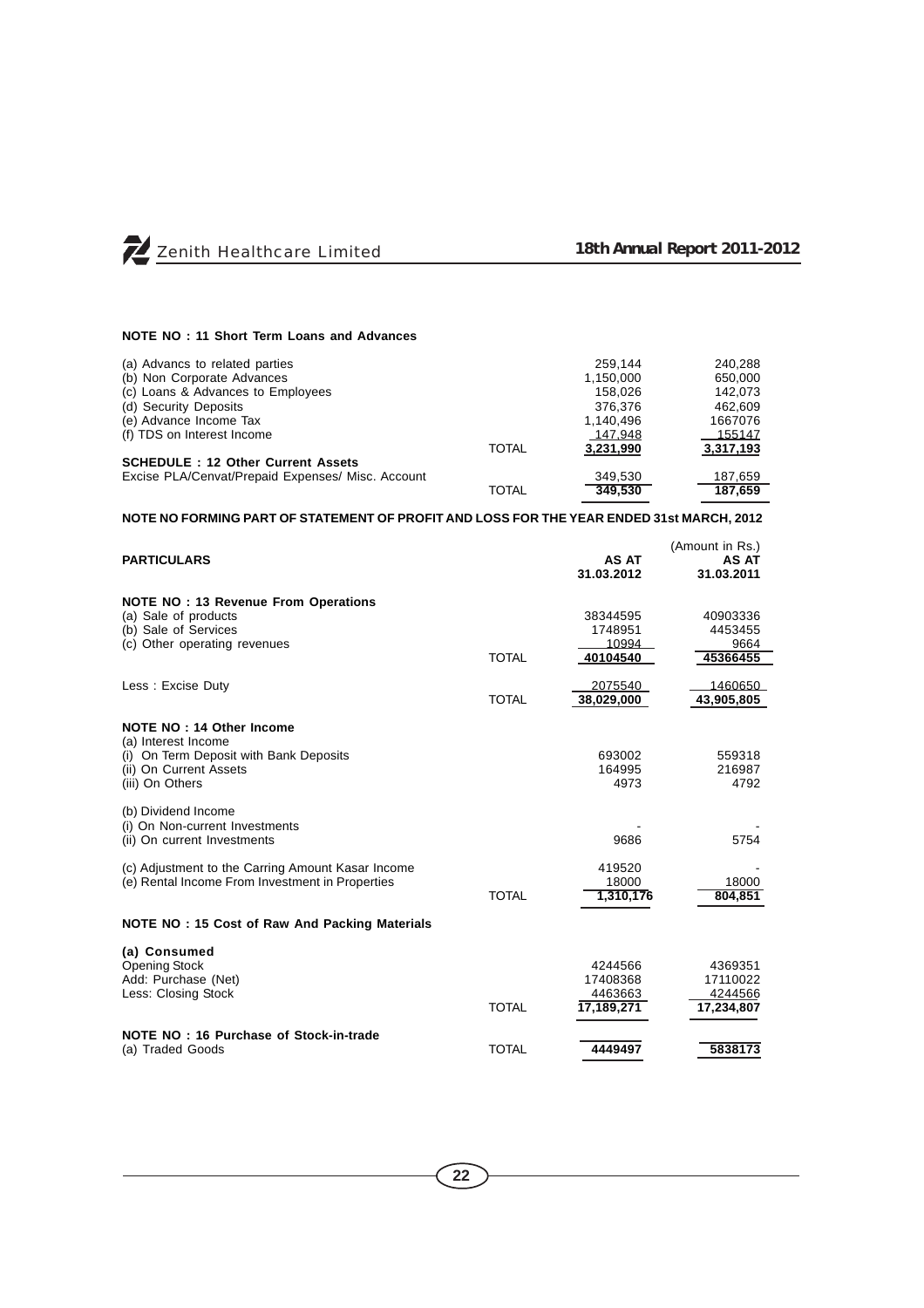

# **NOTE NO : 17 Change in Inventories of Finished Goods,**

| (a) CLOSING STOCK:                                                                                                                                                                                                                                                                                                                                                                                                                                                                                                                                                                                                                                                              |              | 824302                                                                                                                                                                                                                             | 388527                                                                                                                                                                                                                                       |
|---------------------------------------------------------------------------------------------------------------------------------------------------------------------------------------------------------------------------------------------------------------------------------------------------------------------------------------------------------------------------------------------------------------------------------------------------------------------------------------------------------------------------------------------------------------------------------------------------------------------------------------------------------------------------------|--------------|------------------------------------------------------------------------------------------------------------------------------------------------------------------------------------------------------------------------------------|----------------------------------------------------------------------------------------------------------------------------------------------------------------------------------------------------------------------------------------------|
| Work-in-Progress                                                                                                                                                                                                                                                                                                                                                                                                                                                                                                                                                                                                                                                                |              | 2560242                                                                                                                                                                                                                            | 2692378                                                                                                                                                                                                                                      |
| <b>Finished Goods</b>                                                                                                                                                                                                                                                                                                                                                                                                                                                                                                                                                                                                                                                           |              | 2518772                                                                                                                                                                                                                            | 2185961                                                                                                                                                                                                                                      |
| Stock-in-trade                                                                                                                                                                                                                                                                                                                                                                                                                                                                                                                                                                                                                                                                  |              | 5,903,316                                                                                                                                                                                                                          | 5,266,866                                                                                                                                                                                                                                    |
| (b) OPENING STOCK:                                                                                                                                                                                                                                                                                                                                                                                                                                                                                                                                                                                                                                                              | <b>TOTAL</b> | 388527                                                                                                                                                                                                                             | 217886                                                                                                                                                                                                                                       |
| Work-in-Progress                                                                                                                                                                                                                                                                                                                                                                                                                                                                                                                                                                                                                                                                |              | 2692378                                                                                                                                                                                                                            | 3189825                                                                                                                                                                                                                                      |
| <b>Finished Goods</b>                                                                                                                                                                                                                                                                                                                                                                                                                                                                                                                                                                                                                                                           |              | 2185961                                                                                                                                                                                                                            | 1949647                                                                                                                                                                                                                                      |
| Stock-in-trade                                                                                                                                                                                                                                                                                                                                                                                                                                                                                                                                                                                                                                                                  |              | 5,266,866                                                                                                                                                                                                                          | 5,357,358                                                                                                                                                                                                                                    |
| Increase/(Decrease) in Stock                                                                                                                                                                                                                                                                                                                                                                                                                                                                                                                                                                                                                                                    | <b>TOTAL</b> | (636, 450)                                                                                                                                                                                                                         | 90,492                                                                                                                                                                                                                                       |
| <b>NOTE NO: 18 Employee Benefits Expenses</b>                                                                                                                                                                                                                                                                                                                                                                                                                                                                                                                                                                                                                                   |              |                                                                                                                                                                                                                                    |                                                                                                                                                                                                                                              |
| (a) Salaries and Wages/Including remuneration paid to Director                                                                                                                                                                                                                                                                                                                                                                                                                                                                                                                                                                                                                  |              | 5531642                                                                                                                                                                                                                            | 5598509                                                                                                                                                                                                                                      |
| (b) Contribution on Provident and Other Funds                                                                                                                                                                                                                                                                                                                                                                                                                                                                                                                                                                                                                                   |              | 404079                                                                                                                                                                                                                             | 323246                                                                                                                                                                                                                                       |
| (c) Contribution to Gratuity Fund                                                                                                                                                                                                                                                                                                                                                                                                                                                                                                                                                                                                                                               |              | 75822                                                                                                                                                                                                                              | 9519                                                                                                                                                                                                                                         |
| (d) Contribution to E.S.I.                                                                                                                                                                                                                                                                                                                                                                                                                                                                                                                                                                                                                                                      |              | 97515                                                                                                                                                                                                                              | 7248                                                                                                                                                                                                                                         |
| (e) E.P.F Admin Charges                                                                                                                                                                                                                                                                                                                                                                                                                                                                                                                                                                                                                                                         |              | 36259                                                                                                                                                                                                                              | 28703                                                                                                                                                                                                                                        |
| (f) Staff Welfare                                                                                                                                                                                                                                                                                                                                                                                                                                                                                                                                                                                                                                                               |              | 58822                                                                                                                                                                                                                              | 50707                                                                                                                                                                                                                                        |
| (g) Gujarat Labour Welfare Fund                                                                                                                                                                                                                                                                                                                                                                                                                                                                                                                                                                                                                                                 |              | 675                                                                                                                                                                                                                                | 810                                                                                                                                                                                                                                          |
|                                                                                                                                                                                                                                                                                                                                                                                                                                                                                                                                                                                                                                                                                 | <b>TOTAL</b> | 6,204,814                                                                                                                                                                                                                          | 6,018,742                                                                                                                                                                                                                                    |
| <b>NOTE NO: 19 Finance Cost</b>                                                                                                                                                                                                                                                                                                                                                                                                                                                                                                                                                                                                                                                 | <b>TOTAL</b> | 3149                                                                                                                                                                                                                               | 144618                                                                                                                                                                                                                                       |
| (a) Interest on Borrowing from Bank                                                                                                                                                                                                                                                                                                                                                                                                                                                                                                                                                                                                                                             |              | 9414                                                                                                                                                                                                                               | 8869                                                                                                                                                                                                                                         |
| (d) Bank Commission & Charges                                                                                                                                                                                                                                                                                                                                                                                                                                                                                                                                                                                                                                                   |              | 12,563                                                                                                                                                                                                                             | 153,487                                                                                                                                                                                                                                      |
| <b>NOTE NO: 20 Other Expenses</b><br>(a) packing material<br>(b) Power and fuel<br>(c) Manufacturing Expenses<br>(d) Water<br>(e) Rent including lease rentals<br>(f) Repairs and maintenance - Buildings<br>(g) Repairs and maintenance - Machinery<br>(h) Repairs and maintenance - Others<br>(I) Insurance<br>(J) Rates & Taxes<br>(k) Communication Expenses<br>(I) Travelling and conveyance<br>(m) Printing and stationery<br>(n) Freight and forwarding<br>(o) Sales commission<br>(p) Breakage & Expiry<br>(q) Business promotion<br>(r) Donations and contributions<br>(s) Legal and professional<br>(t) Payments to auditors<br>(u) Prior Period<br>(v) Miscellaneous | <b>TOTAL</b> | 9,365<br>504,479<br>886,406<br>24,777<br>300,000<br>161,490<br>106,918<br>134793<br>456,133<br>101,140<br>249,871<br>87,698<br>786,288<br>3,011,381<br>1,694,288<br>861,877<br>2,400<br>193,888<br>44,120<br>761,215<br>10,378,527 | 28,403<br>507,244<br>688,046<br>46,980<br>300,000<br>13,250<br>156,096<br>71,379<br>129891<br>454,499<br>96,364<br>281,804<br>110,040<br>774,906<br>3,181,545<br>1,319,075<br>808,811<br>75,162<br>44,120<br>12,243<br>7,54,367<br>9,854,225 |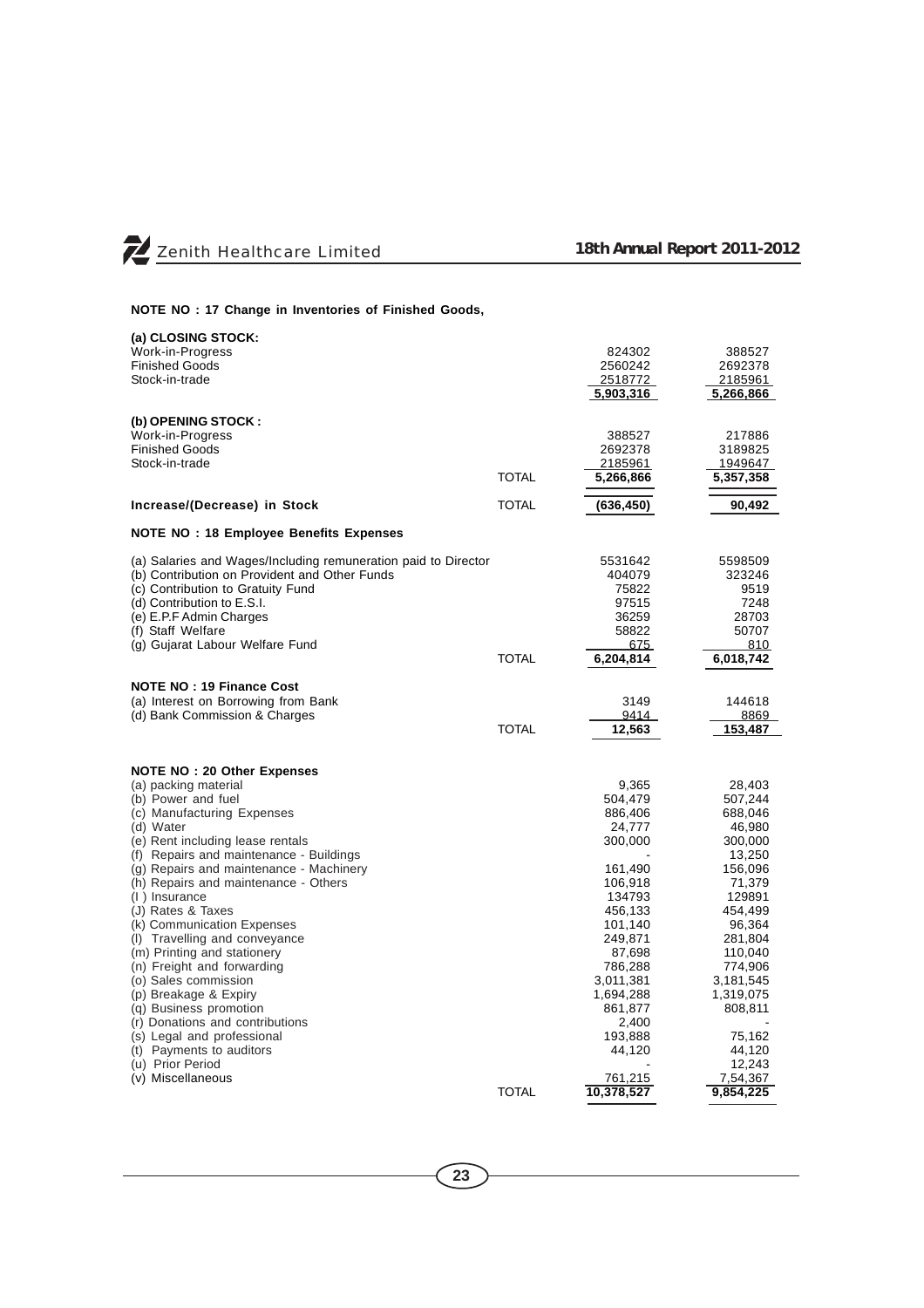#### **NOTES : 21**

- **TO FINANCIAL STATEMENTS FOR THE YEAR ENDED 31ST MARCH 2012**
- **1 SIGNIFICANT ACCOUNTING POLICIES adopted by the Company in the preparation and presentation of the Accounts :-**

#### **I) SYSTEMS OF ACCOUNTING**

- a) The Financial statements have been prepared under the historical cost convention in accordance with the generally accepted accounting principles and the provisions of the the Companies Act,1956.
- b) Accounting policies not specifically referred to otherwise are consistant with the generally accepted accounting priciples. The Company follows the mercantile systems of accounting and recognises income and expenditure on acrual basis.

#### **II) FIXED ASSETS**

a) Fixed Assets are stated as cost less accumulated depreciation. All cost relating to acquisition and installation of Fixed Assets.

#### **III) DEPRECIATION**

- a) Depreciation on Fixed Assets is provided on Written down value method at rates and in the manner specified under Schedule XIV to the Companies Act,1956 read with the relevant circulars issued by the Department of Company Affairs.
- b) Depreciation on Assets acquired during the period is provided on pro-rata basis with reference to the date of addition/disposal.

#### **IV) INVESTMENTS**

Long term investments are carried at cost. Provision for demunation in the value of investments is made only, if, such a decline is other than temporary in the opinion of the management.

#### **V) FOREIGN CURRENCIES**

Transactions in foreign currencies are recorded at the exchange rates prevailing at the date of transactions. The resulting gain/loss is recognised in the profit and loss account.

#### **VI) INVENTORIES**

Stocks of Raw materials,Packing materials and Work-in-process are valued at Cost while Finished Goods is valued at lower of cost or market value.

#### **VII)REVENUE RECOGNITION**

- a) Sales- sales is accounted net of VAT,CST & Excise duty paid on PLA.Sales is recognised at the point of despatch of finished goods. Job Charges income is accounted at end of each quarter on the basis of work done for the parties.
- b) Unutilised CENVAT credit accounted at the end of year.
- c) Insurance and other claims, to the extent considered recoverable, are accounted for in the year of claim.
- d) Interest on loans & advances accounts are provided at the rate mutually decided orally between the parties. If there are no certainty of recoverable of loans & advances, the interest is not provided.
- e) The amount of Bad & Doubtfuls written off from Sundry Debtors, loans & advances, accounts on the basis of parties capacity for payment or tentitive decision is possible of court cases.

#### **VIII) CASH FLOW**

The cash flow statement is prepared as per method prescribed in accounting Standard-(AS)-3.

#### **IX) CONTINGENT LIABILITIES**

Contingent liabilities are defined in acocunting Standard (AS)-29 are disclosed by way of notes to the accounts, if required.

#### **X) EARNING PER SHARE**

Earning per Share on the basis of diluted earnings per share (EPS) in accordance with Accounting Standard-20 issued by the Institure of Chartered Accountants of India. The Basis EPS has been computed by dividing the net profit available to equity shareholders by the weighted average number of equity shares outstanding during the accounting period.

#### **XI) SEGMENT REPORTING**

The Company's main business is manufacturing of H.L. Medicine. All other activities of the Company revolve around this main business. There are no separate segments within the Company as defined by AS 17 (Segment Reporting) issued by The Institute of Chartered Accountants of India.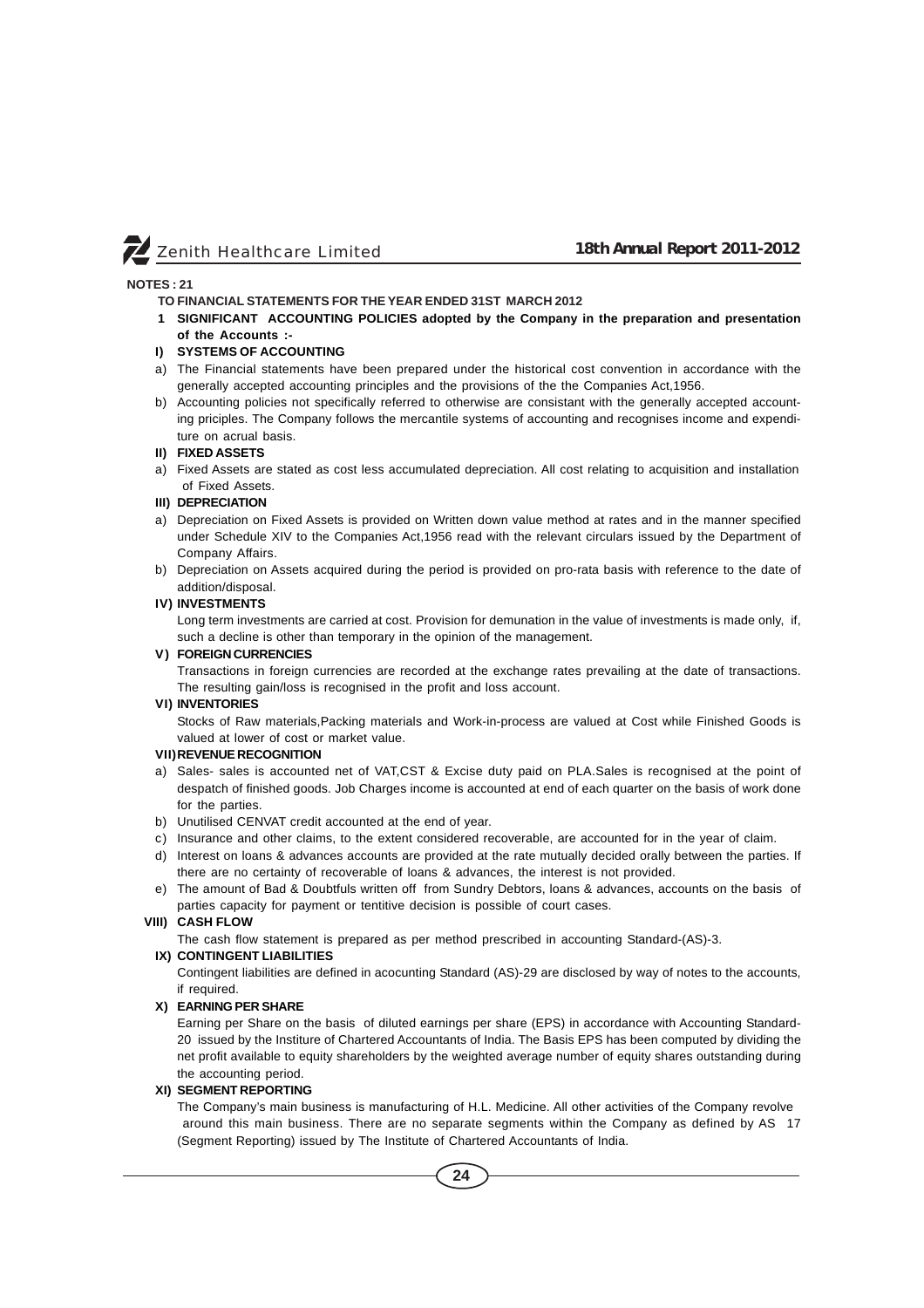#### **XII) DEFERRED TAX :**

Deferred Tax assets or liabilities is recognised for timing difference between the profit as per financial statements and the profit offered to income tax, based on tax rates that have been enacted or substantively enacted at the Balance Sheet date. The Deferred Tax assests are recognised only, if, there is reasonable certainty that sufficient future taxable income will be available, against which that can be realise.

#### **XIII) IMPAIRMENT LOSS OF ASSETS :**

Considering absence of indication of impairment from external and internal sources of information as laid down under AS-28 issued by ICAI and considering the nature of business, no exercise for impairment of fixed assets has been deemed necessary in terms of para 6 of relevant standard.

#### **B. NOTES ON ACCOUNTS :**

|    | Contingent Liablities not provided for:<br>1.           | Nil       | Nil       |
|----|---------------------------------------------------------|-----------|-----------|
|    | Auditors' Remuneration:<br>2.                           | 2011-2012 | 2010-2011 |
|    | Audit Fee                                               | 27,575    | 27,575    |
|    | Tax Audit Fee                                           | 8.272     | 8,272     |
|    | Fees for Certification work & S.Tax                     | 8,273     | 8,273     |
|    |                                                         | 44.120    | 44.120    |
| 3. | Managerial Remuneration:                                |           |           |
| a  | Remuneration to Chairman &                              | 1,800,000 | 1,800,000 |
|    | Managing Director/Executive Director                    |           |           |
| 4. | Foreign Exchange outgo:                                 | Nil       | 83,936    |
| E  | Earnings in Earnign Evebongs on account of ovnert . Nil |           | NH        |

5. Earnings in Foreign Exchange on account of export : Nil<br>6. Raw Material Consumption is after taking excise CENVAT/Edu.Cess/Sec.& Hi 6. Raw Material Consumption is after taking excise CENVAT/Edu.Cess/Sec.& High.Sec.Edu.Cess credit of Rs. 2807.00

Licensed Capacity, Installed Capacity and Production :

(A) Licensed Capacity : Delicensed

| (A) Licensed Capacity . Delicensed |      |             |  |  |  |  |
|------------------------------------|------|-------------|--|--|--|--|
| (B) Installed Capacity per Annum:  |      |             |  |  |  |  |
| Tablets                            | Nos. | 168000000 * |  |  |  |  |
| Capsules                           | Nos. | 37500000 *  |  |  |  |  |
| Liauid                             | Mls. | 90000000 *  |  |  |  |  |

\* As certified by the management and being a technical matter accepted by the Auditors as correct.

| <b>PRODUCTION</b><br>(C)           |        |                | $(2011 - 2012)$ | $(2010 - 2011)$ |             |
|------------------------------------|--------|----------------|-----------------|-----------------|-------------|
|                                    |        | Qty.(Nos.)     | Amount(Rs.)     | Qty.(Nos.)      | Amount(Rs.) |
| Tablets/Capsules                   | (Nos.) | 3,28,54,965    |                 | 3,14,04,010     |             |
| Liquid                             | (MIs.) | 2,93,25,000    |                 | 3,59,45,000     |             |
| Injectable                         | (Nos.) |                |                 |                 |             |
| (D) Trading Purchase:              |        |                |                 |                 |             |
| Tablets/Capsules                   | (Nos.) | 11,09,000      |                 | 20,21,420       |             |
| Liquid                             | (MIs.) | 22,95,390      | 44,49,497       | 2,68,170        | 58,38,173   |
| Injectable                         | (Nos.) | 2,84,641       |                 | 2,66,135        |             |
| <b>Ointments</b>                   | (Nos.) | 62,159         |                 | 25,150          |             |
| (E) Sales :                        |        |                |                 |                 |             |
| Tablets/Capsules                   | (Nos.) | 3, 18, 63, 703 |                 | 3,19,44,123     |             |
| Liquid                             | (MIs.) | 2,84,81,680    | 3,12,38,306     | 3,60,59,040     | 3,29,05,456 |
| Injectable                         | (Nos.) |                |                 |                 |             |
| (F) Trading Sales:                 |        |                |                 |                 |             |
| Tablets/Capsules                   | (Nos.) | 12,37,819      |                 | 20,27,690       |             |
| Liquid                             | (MIs.) | 14,90,108      | 71,06,288       | 10,23,295       | 79,97,880   |
| Injectable                         | (Nos.) | 3,35,185       |                 | 2,74,420        |             |
| <b>Ointments</b>                   | (Nos.) | 54,165         |                 | 23,158          |             |
| (G) Opening Strock                 |        |                |                 |                 |             |
| Tablets/Capsules                   | (Nos.) | 49,10,443      |                 | 58,17,998       |             |
| Liquid                             | (MIs.) | 47,41,060      |                 | 56,65,390       |             |
| W.I.P. Tab/Cap                     | (Nos.) | 6,01,330       | 29,47,860       | 6,07,650        | 34,07,711   |
| W.I.P. Injectable                  | (Nos.) |                |                 | 2,48,780        |             |
| Trading - Tablets/ Capsules (Nos.) |        | 7,18,519       |                 | 7,30,234        |             |
| Injectable                         |        | 1,67,038       |                 | 1,75,323        |             |
|                                    |        | 4,18,480       | 19,30,479       | 8,66,005        | 19,49,646   |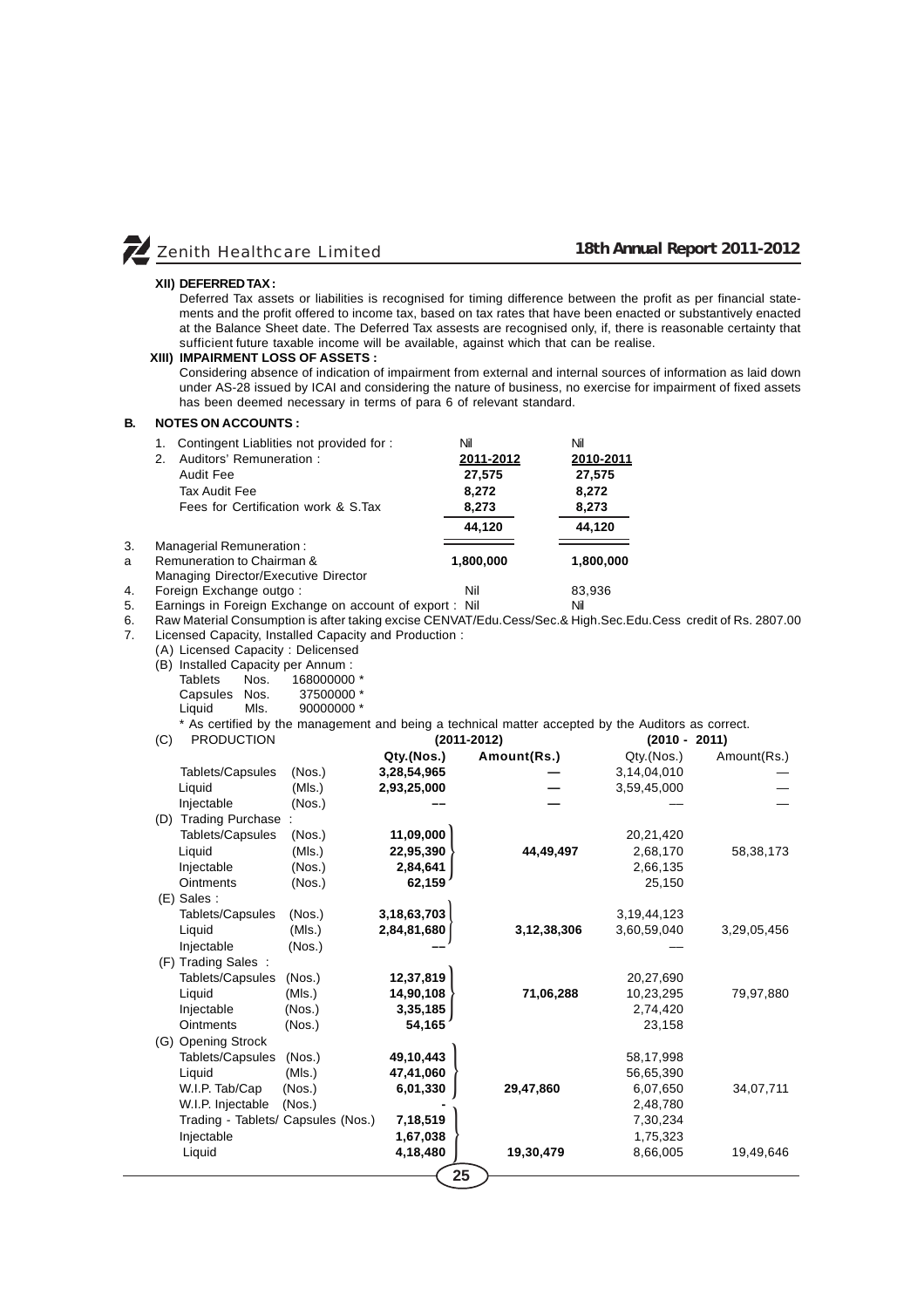| <b>Ointments</b><br><b>Branch</b>     | 9,999     | 3,62,257    | 8,022     | 4,10,073    |
|---------------------------------------|-----------|-------------|-----------|-------------|
| (H) Closing Stock/W.I.P. etc.:        |           |             |           |             |
| Tablets/Capsules (Nos.)               | 45,16,296 |             | 49,10,443 |             |
| Liquid<br>(MIs.)                      | 41,78,660 |             | 47,41,060 |             |
| Stock in Transit                      |           | 38,49,644   |           | 29,47,860   |
| W.I.P. Tab/Cap<br>(Nos.)              | 13,63,950 |             | 6,01,330  |             |
| W.I.P. Liquid<br>(MIs.)               | 12,31,760 |             |           |             |
| Trading - Tablets/Capsules<br>Nos.    | 5,89,700  |             | 7,18,519  |             |
| Liquid<br>(MIs.)                      | 12,23,770 |             | 1,10,880  |             |
| Injectable<br>(Nos.)                  | 1,15,494  | 20,53,672   | 1,67,038  | 19,30,479   |
| <b>Ointments</b><br>(Nos.)            | 17,993    |             | 9,999     |             |
| <b>Branch Stock</b>                   |           | 40,859      |           | 3,62,257    |
| Raw Materials Consumed:<br>(1)        |           |             |           |             |
| Active, Inactive & Solvent<br>Kgs.    | 39,841    |             | 43,185    |             |
| Capsules<br>Nos.                      | 44,32,275 | 1,71,89,271 | 32,52,839 | 1,72,34,807 |
| Production Loss / Q.C. Samples<br>(J) |           |             |           |             |
| Tablets/Capsules (Nos.)               | 6,22,789  |             | 3,73,762  |             |
| (MIs.)<br>Liquid                      | 1,73,960  |             | 10,59,070 |             |

# **8. CALCULATION OF DEFERRED TAX ASSET / ( LIABILITY) AS ON 31st MARCH, 2012**

# **SCHEDULE - 4**

| S١<br>INol.                                                  | <b>Description</b>                                  | As Per<br>Companies<br>Act | As Per<br>Income<br>Tax Act | <b>Differencel</b> | Remarks                                                                                                                                                                                                                                       | Applicable<br>Tax Rate | <b>Deferred</b><br>Tax Asset/<br>(Liabiliti |
|--------------------------------------------------------------|-----------------------------------------------------|----------------------------|-----------------------------|--------------------|-----------------------------------------------------------------------------------------------------------------------------------------------------------------------------------------------------------------------------------------------|------------------------|---------------------------------------------|
|                                                              | Depreciable 10421006<br>Assets<br>Excluding<br>Land |                            | 9558503                     | 862503             | As a result of<br>accelerated<br>depreciation claimed<br>under Tax Act on own<br>assets WDA as per IT<br>and books is different.<br>Tax saved on account of<br>Accelerated depreciation<br>is now to be provided as<br>Deferred Tax Liability | 30.90%                 | 266513                                      |
| Net Deferred Tax Assets (Liabilities) as at 31st March, 2012 |                                                     |                            |                             | (266513)           |                                                                                                                                                                                                                                               |                        |                                             |
| Net Deferred Tax Assets (Liabilities) as at 31st March, 2011 |                                                     |                            |                             | (300477)           |                                                                                                                                                                                                                                               |                        |                                             |
| Deferred Tax Asset                                           |                                                     |                            |                             |                    | 33964                                                                                                                                                                                                                                         |                        |                                             |
|                                                              | Net Deferred Tax Asset / (Liability)                |                            |                             |                    | (266513)                                                                                                                                                                                                                                      |                        |                                             |

 9.As per Accounting Standard 18, issued by the Institute of Chartered Accountants of India, the Disclosures of Transactions with related parties,are given below :

# **I. List of related parties with whom transactions have been taken place and relationships :**

| Sr. No. | Name of Related Party  | Relationship                                    |
|---------|------------------------|-------------------------------------------------|
| 1.      | Mahendra C. Raycha     | Key Management Personnel                        |
| 2.      | Akshit M. Raycha       | Joint Managing Director & Relative of           |
|         |                        | Key Management Personnel                        |
| 3.      | Neela Raycha           | Director & Relative of Key Management Personnel |
| 4.      | Ray Remedies Pvt. Ltd. | Associate Company                               |
| 5.      | M/s Raxin Healthcare   | Associate Firm                                  |
|         |                        |                                                 |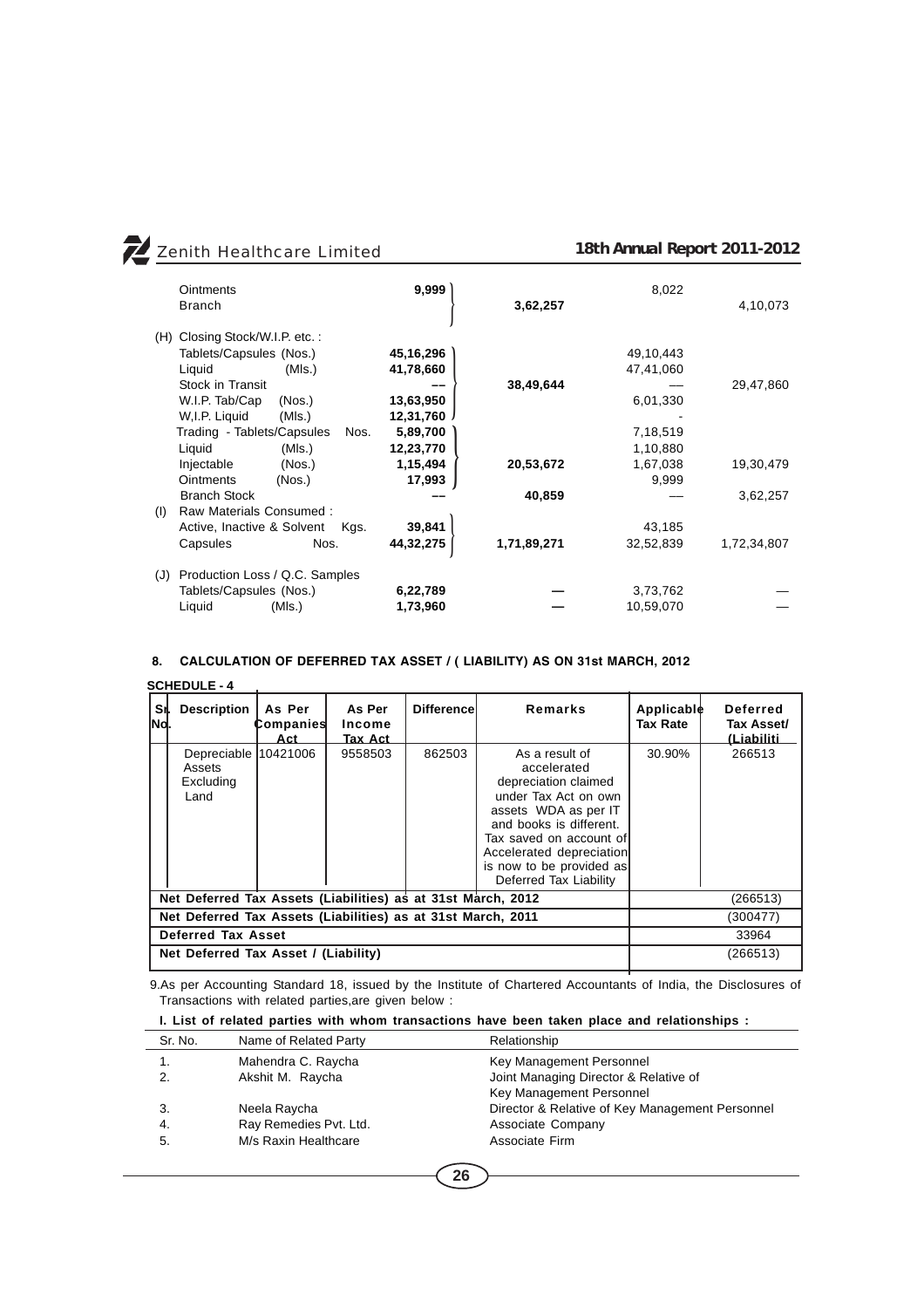| Zenith Healthcare Limited | a sa sa |  |  |
|---------------------------|---------|--|--|
|                           |         |  |  |

| ii.  | Amount paid (received) during the year to related parties transaction : |                          |                |                                                                                        |                 |
|------|-------------------------------------------------------------------------|--------------------------|----------------|----------------------------------------------------------------------------------------|-----------------|
|      | Sr. No.                                                                 | Nature of Payments       | Key Management | Relatives of key                                                                       | Associates      |
|      |                                                                         |                          | Personnel      | Management Personnel                                                                   |                 |
|      | 1.                                                                      | Remuneration             | 1,20,000       | 6,00,000                                                                               |                 |
|      | 2.                                                                      | Office Rent              | 1,80,000       |                                                                                        | (18,000)        |
|      | 3.                                                                      | <b>Material Purchase</b> |                |                                                                                        | 1,85,898        |
|      | 4.                                                                      | <b>Material Sales</b>    |                |                                                                                        | (9,92,013)      |
|      | 5.                                                                      | Job Charges              |                |                                                                                        | (1, 31, 706)    |
|      | 6.                                                                      | Freight/Exps.            |                |                                                                                        | (32,661)        |
|      | 7.                                                                      | Godown Rent              |                |                                                                                        | 1,20,000        |
| iii. |                                                                         |                          |                | Loans & Advances in the nature of loans given to relatives of Key Management Personnel |                 |
|      | Sr. No.                                                                 | Name of Relatives        |                | Balance as on                                                                          | Maximum Balance |
|      |                                                                         |                          |                | 31st March 2012                                                                        | during the year |
|      | 1.                                                                      | Thakker Chatrabhuj D.    |                | 2,59,144                                                                               | 2,59,144        |
|      |                                                                         |                          |                |                                                                                        |                 |
|      |                                                                         |                          |                |                                                                                        |                 |
| 10.  |                                                                         | Earning per share (EPS)  |                | 2011-2012                                                                              | 2010-2011       |
|      | Profit after Tax                                                        |                          |                | 1,12,179                                                                               | 26,31,001       |
|      | No. of Equity Shares                                                    |                          |                | 5,37,39,000                                                                            | 5,37,39,000     |
|      |                                                                         | Earning per share (EPS)  |                | 0.002                                                                                  | 0.049           |
|      |                                                                         |                          |                |                                                                                        |                 |

- 11. In the opinion of the Management, the Current Asset have a value on realisation in the ordinary course of business or equal to the amount at which are stated in the Balance Sheet except those recovery are doubtful nature to the extent of Rs. 2098037/-
- 12. Parties balances whether debit, credit or on whatever account are subject to confirmation by the parties concerned.
- 13. Previous year's figures regrouped, wherever necessary.
- 14. Shares of GIC housing Finance Ltd, which is held as investment are not in dematerialsed form.
- 15. Managerial Remuneration paid to Directors as per provisions of Schedule XIII of the Companies Act, 1956.

**FOR JAYESH R. MOR & CO. MAHENDRA RAYCHA**<br>Chartered Accountants **MAHENDRA RAYCHA** Firm No.122056W

**DATE : 13.08.2012 DATE : 13.08.2012**

As per our report of even date **For and on behalf of the Board of Directors** 

Chairman & Managing Director

**JAYESH R. MOR AKSHIT RAYCHA**<br>Proprietor **AKSHIT RAYCHA**<br>Joint Managing Dire Joint Managing Director

**PLACE : AHMEDABAD PLACE : AHMEDABAD**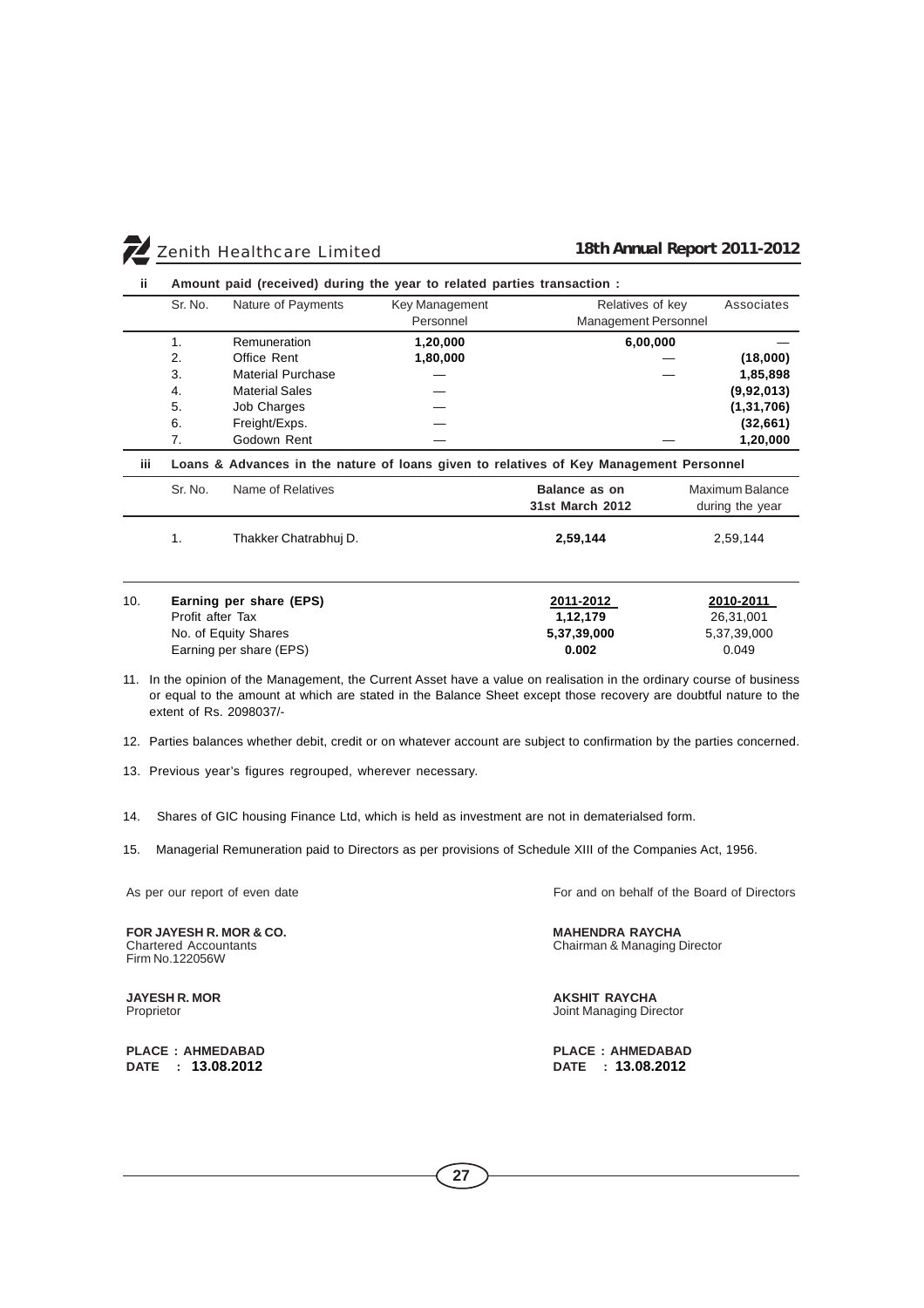**Book-Post**

**TO,**

*If undelivered, please return to :*

# Zenith Healthcare Limited

201, Labh Complex, 12-B, Sattar Taluka Society, P.O. Navjivan, AHMEDABAD - 380 014